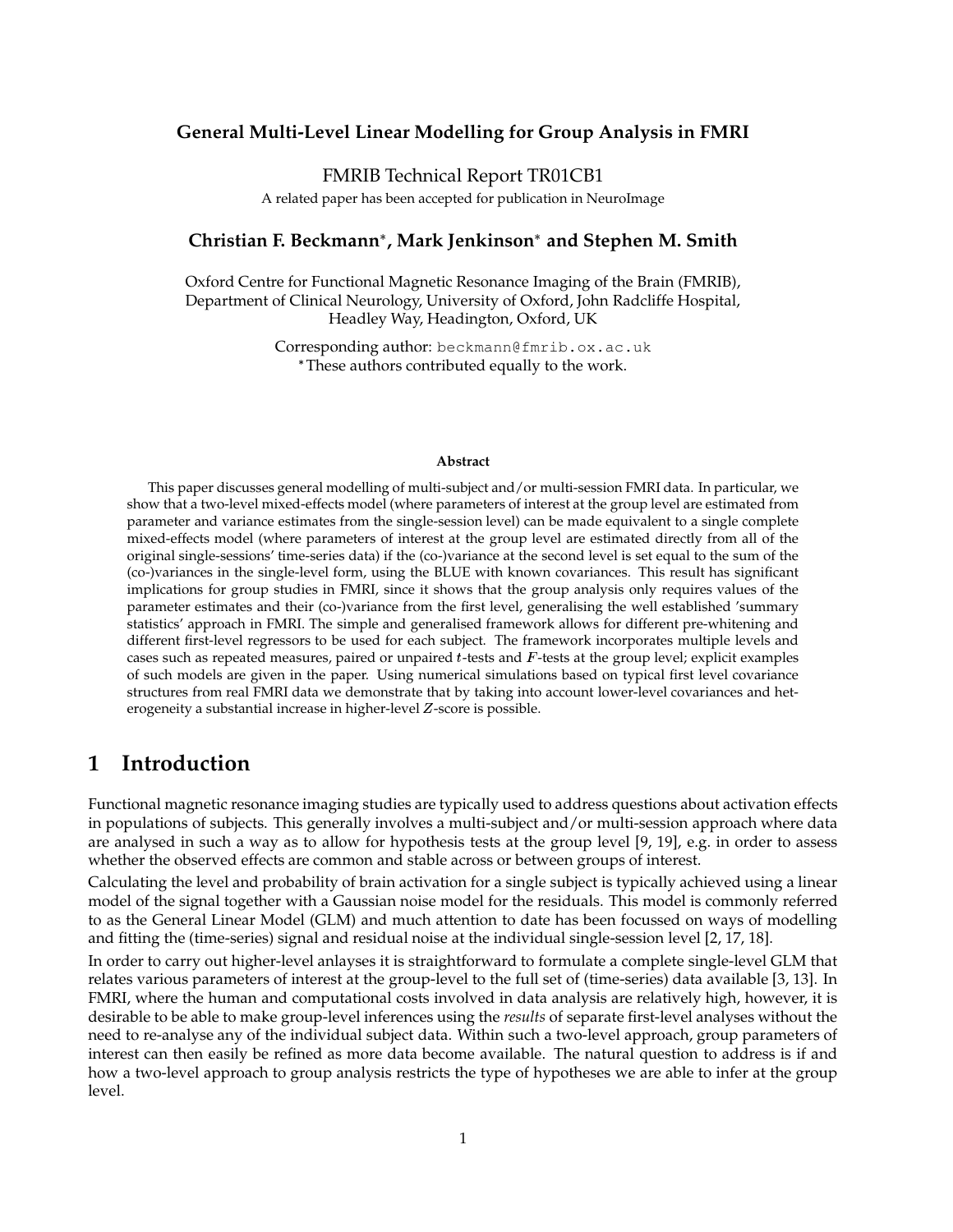In order to be able to generate results that extend to the population, we also need to account for the fact that the individual subjects themselves are sampled from the population and thus are random quantities with associated variances. It is exactly this step that marks the transition from a simple *fixed-effects model* to a *mixedeffects model*<sup>1</sup> and it is imperative to formulate a model at the group level that allows for the explicit modelling of these additional variance terms [9, 5].

In this paper we revisit the single-level mixed-effect GLM for FMRI group analysis which relates the effect of interest at the group level (e.g. difference of patients and controls) to the individual FMRI time-series. This model is well known and encompasses both the familiar single-subject models as well as a general group model [9, 3, 4, 13]. By using the full GLM at the group level, one obtains a very general and flexible framework which allows us to examine more complex relationships beyond the simple tests such as mean group activation. An example of a more general group analysis would be to test whether activation is correlated with some other variable such as drug dosage or disability score.

The main result shows that this single-level GLM can be decomposed into an equivalent two-level version so that group analyses can be performed using only the lower-level parameter *estimates* and their (co-)variances, from the individual subject analyses. This result is formally stated in terms of a model equivalence theorem. The practical consequence is that it is possible to perform valid group analyses in two stages: firstly the individual subject analyses, and secondly, a single group analysis performed on the output of the combined estimates from the individual subject analyses. Furthermore, there are very few restrictions placed upon the model and so it can be used in very general conditions, such as when the estimates at the individual subject level were obtained using different pre-whitening for each subject or indeed different regressors. We finally give examples of how, in this general framework, group tests of interest, like paired or unpaired  $t$ -tests, can easily be formulated. The model equivalence result applies not only to FMRI studies but to any mixed-effects GLM that can be split into two levels in the same way as presented here.

All models used here are instances of the univariate GLM. This means treating each single, registered voxel separately and assuming Gaussian noise. Parameter estimation is being performed (at all levels) using prewhitening approach [2, 17] which is known to be the best linear unbiased estimator (BLUE) for these models [16].

In this paper we make a distinction between the problems involved in modelling of FMRI data at the group level and estimation of the relevant (co-)variances. While estimation of variances is an important issue when implementing such models, we consider the problems involved as beyond the scope of this paper. A companion paper on practical issues of estimation, using Bayesian methods, is currently being prepared and these techniques form the basis of what has been implemented in the latest software release of FSL [7].

# **2 Models**

To begin with we consider the familiar two-level univariate GLM for FMRI. That is, the model that in the first level deals with individual subjects, relating time-series to activation, and in the second level deals with a group of subjects or sessions (or both), relating the combined individual activation estimates to some group parameter, such as mean activation level.

### **2.1 Two-level GLM**

Consider an experiment where there are  $N$  subjects and that for each subject,  $k$ , the preprocessed FMRI data is  $Y_k$  (a vector of T time points), the design matrix is  $X_k$  and the parameter estimates are  $\beta_k$  (for  $k = 1, \ldots, N$ ). The two-level model for this experiment is

$$
Y_k = X_k \beta_k + \epsilon_k \tag{1}
$$

$$
\beta = X_{\rm c}\beta_{\rm c} + \eta \tag{2}
$$

where  $\epsilon_k$  specifies the single-subject residuals,  $\eta$  specifies the residuals of the group activation (parameter)

<sup>1</sup>Note that in the FMRI literature this has previously been referred to as a *random-effects model*. Within this paper, however, the separate fixed- and random-effects contributions to the mixed-effects variance are considered, thus making a clear distinction between "random-" and "mixed-effects" important.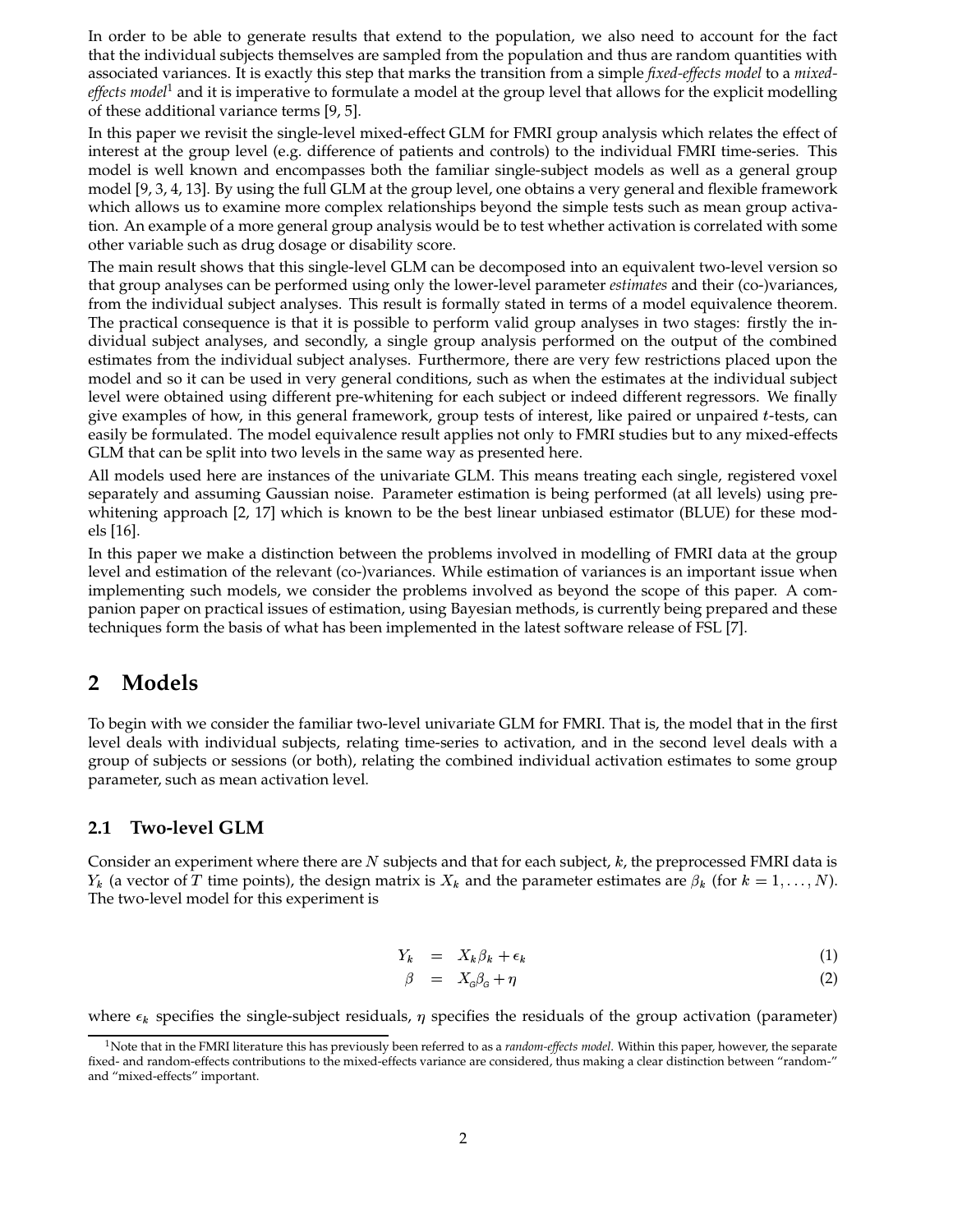$$
E(\epsilon_k) = 0
$$
,  $Cov(\epsilon_k) = V_k$ ,  $E(\eta) = 0$ ,  $Cov(\eta) = V_\sigma$ ,  $\beta = \begin{bmatrix} \beta_1 \\ \beta_2 \\ \vdots \\ \beta_N \end{bmatrix}$ 

denotes the combined first-level parameter estimates of the whole group, assembled into a single vector,  $X_{\sigma}$  is the group-level design matrix (e.g. separating controls from normals) and  $\beta_{\rm c}$  is the final vector of group-level parameters.

### **2.2 Single-level GLM**

The two-level model written above can be re-written as a single-level model by substituting equation 2 into a block form of equation 1, giving

$$
Y = X X_{\rm c} \beta_{\rm c} + X \eta + \epsilon \tag{3}
$$

<sup>23</sup>

where now all the first-level GLMs have been combined such that

$$
Y = \begin{bmatrix} Y_1 \\ Y_2 \\ \vdots \\ Y_N \end{bmatrix}, \quad X = \begin{bmatrix} X_1 & 0 & \cdots & 0 \\ 0 & X_2 & & 0 \\ \vdots & & \ddots & \vdots \\ 0 & \cdots & 0 & X_N \end{bmatrix}, \quad \epsilon = \begin{bmatrix} \epsilon_1 \\ \epsilon_2 \\ \vdots \\ \epsilon_N \end{bmatrix},
$$
  
\n
$$
E(\eta) = 0, \qquad E(\epsilon) = 0, \qquad Cov(\eta) = V_{\epsilon}, \qquad \text{and} \qquad Cov(\epsilon) = V = \begin{bmatrix} V_1 & 0 & \cdots & 0 \\ 0 & V_2 & & 0 \\ \vdots & & \ddots & \vdots \\ 0 & 0 & \cdots & V_N \end{bmatrix}.
$$

The two error terms in equation 3 can simply be combined such that

$$
Y = X X_{\mathcal{G}} \beta_{\mathcal{G}} + \gamma,\tag{4}
$$

where

$$
E(\gamma) = 0
$$
 and  $Cov(\gamma) = W = XV_0X^T + V$ .

It is easy to see that this *model* is equivalent to the two-level version presented as equations 1 and 2.

### **2.3 Estimation**

The BLUEs for both the two-level GLM and the single-level GLM can be calculated using the General Least Squares approach [16].

Initially consider the two-level GLM. The parameter estimates at the first level are

$$
\widehat{\beta} = (X^T V^{-1} X)^{-1} X^T V^{-1} Y,
$$
  
\n
$$
Cov(\widehat{\beta}) = (X^T V^{-1} X)^{-1}.
$$
\n(5)

Similarly, the estimates of the (second-level) group parameters are given by

$$
\widehat{\beta}_{\mathbf{G}} = (X_{\mathbf{G}}^{\mathsf{T}} V_{\mathbf{G}}^{-1} X_{\mathbf{G}})^{-1} X_{\mathbf{G}}^{\mathsf{T}} V_{\mathbf{G}}^{-1} \beta,
$$
  
\n
$$
Cov(\widehat{\beta}_{\mathbf{G}}) = (X_{\mathbf{G}}^{\mathsf{T}} V_{\mathbf{G}}^{-1} X_{\mathbf{G}})^{-1}.
$$

In practice, however, the second-level model uses the *estimates* from the first level as input and not the true (but unobservable) parameters. That is, equation 2 is modified, becoming

$$
\widehat{\beta} = X_{\alpha}\beta_{\alpha} + \eta'.
$$
\n<sup>(6)</sup>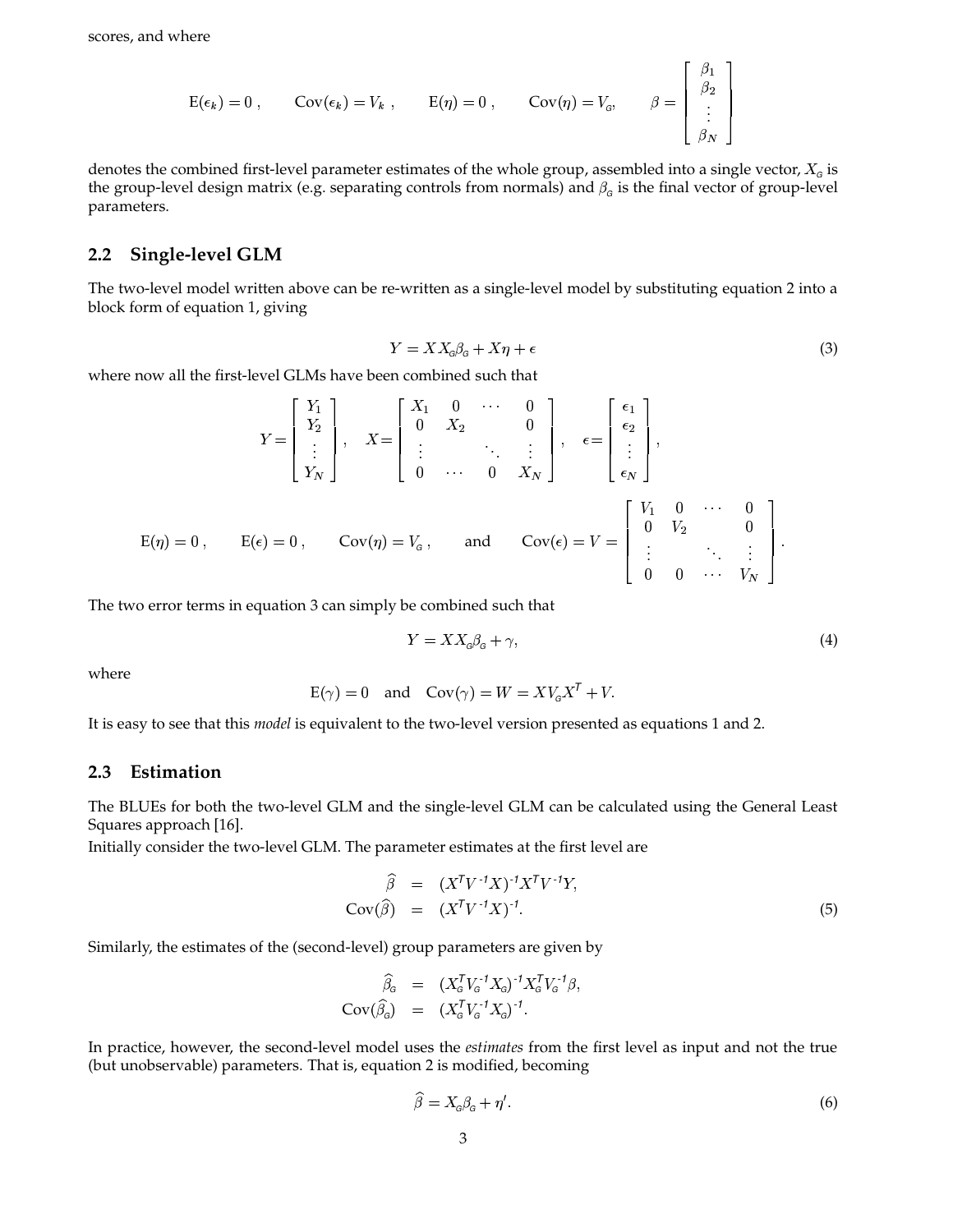Therefore the two-level model, as used in practice, is specified by equations 1 and 6. This has significant implications, as the two-level version is no longer precisely equivalent to the single-level model in terms of estimation. In particular, the estimation of the group parameters in the two-level model now is

$$
\widehat{\beta}_{G} = (X_{G}^{T} V_{G2}^{-1} X_{G})^{-1} X_{G}^{T} V_{G2}^{-1} \widehat{\beta},
$$
  
\n
$$
Cov(\widehat{\beta}_{G}) = (X_{G}^{T} V_{G2}^{-1} X_{G})^{-1},
$$
\n(7)

where  $V_{\text{G2}} = \text{Cov}(\eta')$  represents the potentially different covariance in this new two-level model. Now consider the single-level GLM (equation 4), where the BLUE is

$$
\widehat{\beta}_{\mathbf{G}} = (X_{\mathbf{G}}^T X^T W^{-1} X X_{\mathbf{G}})^{-1} X_{\mathbf{G}}^T X^T W^{-1} Y,
$$
  
\n
$$
\text{Cov}(\widehat{\beta}_{\mathbf{G}}) = (X_{\mathbf{G}}^T X^T W^{-1} X X_{\mathbf{G}})^{-1}.
$$
\n(8)

This equation directly relates the group parameter estimates of interest,  $\widehat{\beta}_{\sigma}$ , to the full data vector  $Y$  and so requires the GLM to be solved for matrices of greatly increased size.

Thus, instead of solving the single-level model all at once, we wish to use the two-level approach. However, substituting equation 5 into equation 7 gives the two-level group parameter estimates as:

$$
\widehat{\beta}_{G} = (X_{G}^{T} V_{G2}^{-1} X_{G})^{-1} X_{G}^{T} V_{G2}^{-1} (X^{T} V^{-1} X)^{-1} X^{T} V^{-1} Y,
$$
\n
$$
Cov(\widehat{\beta}_{G}) = (X_{G}^{T} V_{G2}^{-1} X_{G})^{-1}.
$$
\n(9)

If this estimation (equation 9) can be made equivalent to the single-level estimation (equation 8) by accounting for the covariances of the first-level estimates within the second-level (i.e. setting  $V_{\alpha}$  appropriately), then the two approaches become exactly equivalent. This turns out to be possible and the general equivalence result is presented in the next section.

## **3 Model Equivalence**

#### **Theorem:**

The two-level model specified by equations 1 and 6 is fully equivalent to the single-level model specified by equation 4 in terms of both modelling *and estimation* when

$$
V_{\text{G2}} = V_{\text{G}} + (X^T V^{-1} X)^{-1}.
$$
\n(10)

That is, the second-level covariance is set as the sum of the group-covariance from the single-level model and the first-level parameter covariance from the two-level model.

#### **Proof:**

We employ the *Sherman-Morrison-Woodbury* formula (equation 17 from the appendix) to write  $W^{-1}$  as

$$
W^{-1} = V^{-1} - V^{-1}X \left( V_c^{-1} + X^T V^{-1} X \right)^{-1} X^T V^{-1}, \tag{11}
$$

and let

 $=(X^TV^{-1}X)^{-1},$ 

which is the covariance estimate for the  $\hat{\beta}$ s, from equation 5. Then

$$
X^{T}W^{-1}X = \left(\mathbf{I} - (V_{G}^{-1}Q + \mathbf{I})^{-1}\right)Q^{-1}
$$
  
=  $(V_{G} + Q)^{-1}$ ,

by using equation 17 again, and

$$
X^{T}W^{-1} = (V_{G} + Q)^{-1}QX^{T}V^{-1}.
$$

Inserting this into equation 8 gives

$$
\widehat{\beta}_{G} = \left( X_{G}^{T} (V_{G} + Q)^{-1} X_{G} \right)^{-1} X_{G}^{T} (V_{G} + Q)^{-1} \left( X^{T} V^{-1} X \right)^{-1} X^{T} V^{-1} Y,
$$
\n
$$
Cov(\widehat{\beta}_{G}) = \left( X_{G}^{T} (V_{G} + Q)^{-1} X_{G} \right)^{-1},
$$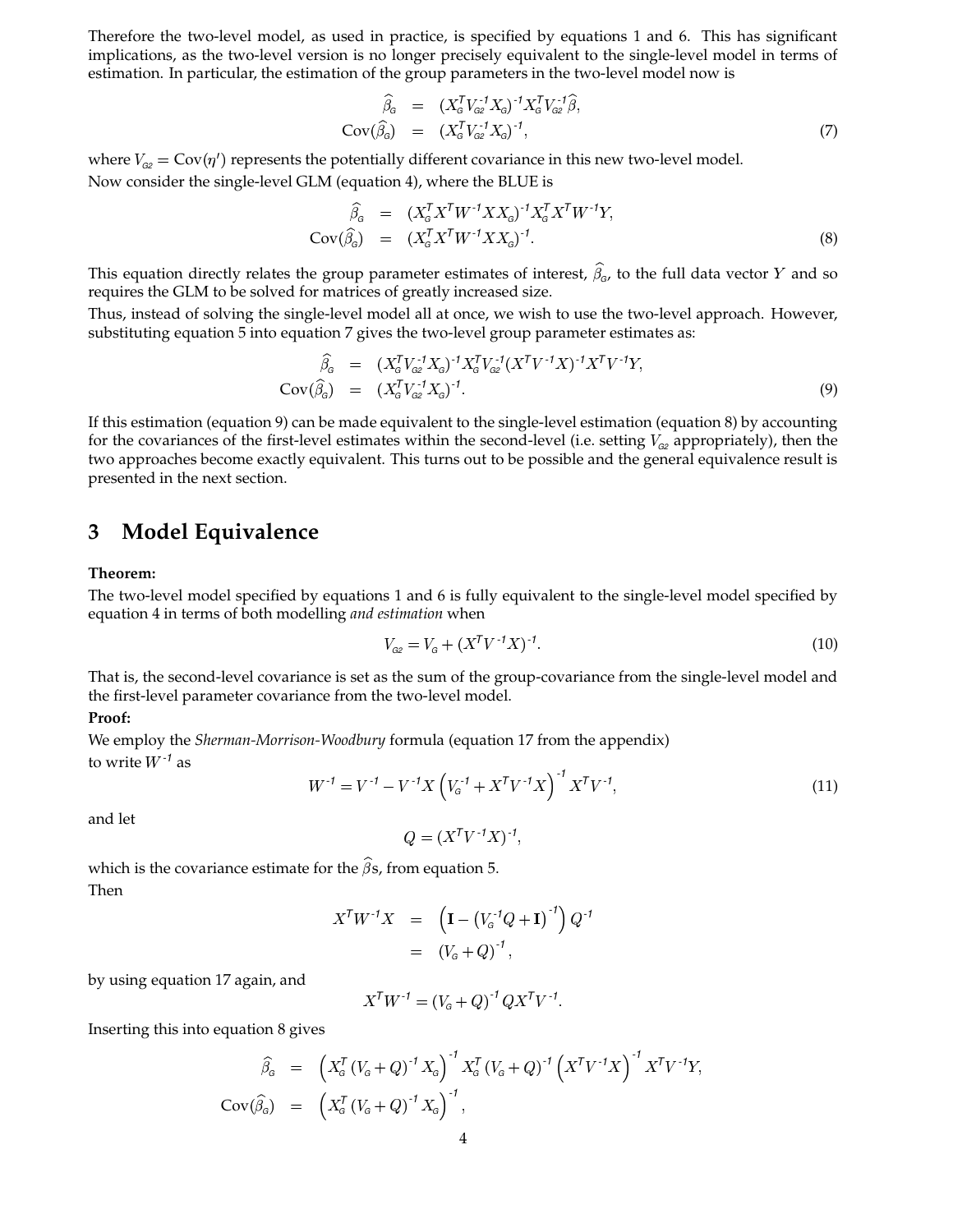which becomes equivalent to equation 9 if

$$
V_{G2} = V_G + Q.
$$

For this choice of  $V_{\text{G2}}$ , the group-level parameter estimates can be written as

$$
\widehat{\beta}_{\mathsf{G}} = \left( X_{\mathsf{G}}^{\mathsf{T}} \left( V_{\mathsf{G}} + Q \right)^{-1} X_{\mathsf{G}} \right)^{-1} X_{\mathsf{G}}^{\mathsf{T}} \left( V_{\mathsf{G}} + Q \right)^{-1} \widehat{\beta},
$$

that is, they become a function of the first-level parameter estimates  $\widehat{\beta}$  and their associated covariances  $Q=$  $(X^TV^{-1}X)^{-1}$  only.

Note that by simply applying this theorem multiple times, these results extend to any multi-level GLM. For example, one can calculate parameter estimates for groups of groups using a multi-level approach by only keeping track of parameter estimates and associated covariances at each level. Note also that parts of this proof can simply be obtained by characterising the necessary conditions on sufficient statistics for  $\beta_{\rm e}$  [16].

## **4 Confounds**

The previous section assumed that all the first-level parameter estimates would be used in the second-level model. This is often not true, as parameters of no interest (confounds) are often present in the first-level to remove unwanted signals (e.g. motion estimates as regressors to remove motion-related artefacts). This section shows that, when confounds are present in the first level, the model equivalence theorem still holds. That is, the second-level (group) analysis does *not* need to know about the confounds defined in the first level and only requires the estimates and covariance estimates of the parameters of interest. The proof of this result follows.

Consider a first-level GLM including confounds. This model can be written as

$$
Y_k = X_k \beta_k + Z_k \alpha_k + \epsilon_k,
$$

where  $\alpha_k$  are the parameters of no interest (confounds) and  $Z_k$  contains the regressors of no interest. Combining across subjects but grouping the  $\beta_k$  and  $\alpha_k$  separately gives the model

$$
Y = X'\beta' + \epsilon,
$$

where

$$
X' = [X \ Z] = \left[ \begin{array}{cccccc} X_1 & 0 & \cdots & 0 & Z_1 & 0 & \cdots & 0 \\ 0 & X_2 & & 0 & 0 & Z_2 & & 0 \\ \vdots & & \ddots & \vdots & \vdots & & \ddots & \vdots \\ 0 & 0 & \cdots & X_N & 0 & 0 & \cdots & Z_N \end{array} \right], \quad \text{and} \quad \beta' = \left[ \begin{array}{c} \beta \\ \vdots \\ \alpha \end{array} \right] = \left[ \begin{array}{c} \beta_1 \\ \vdots \\ \alpha_N \\ \vdots \\ \alpha_N \end{array} \right].
$$

The parameter estimates in this case are

$$
\left[\begin{array}{c} \widehat{\beta} \\ \widehat{\alpha} \end{array}\right] = \left[\begin{array}{cc} (X^T V^{-1} X) & (X^T V^{-1} Z) \\ (Z^T V^{-1} X) & (Z^T V^{-1} Z) \end{array}\right]^{-1} \left[\begin{array}{c} X^T V^{-1} \\ Z^T V^{-1} \end{array}\right] Y.
$$

It is always possible to re-write such a model so that the confounds are orthogonal to the signals of interest in the pre-whitened space, without affecting the estimates of the signals of interest. This result is formally stated and proven in the appendix as Theorem A. Therefore, we can impose

$$
Z^T V^{-1} X = 0 \tag{12}
$$

which gives

$$
\begin{bmatrix}\n\hat{\beta} \\
\hat{\alpha}\n\end{bmatrix} = \begin{bmatrix}\n(X^T V^{-1} X)^{-1} X^T V^{-1} Y \\
(Z^T V^{-1} Z)^{-1} Z^T V^{-1} Y\n\end{bmatrix}.
$$
\n(13)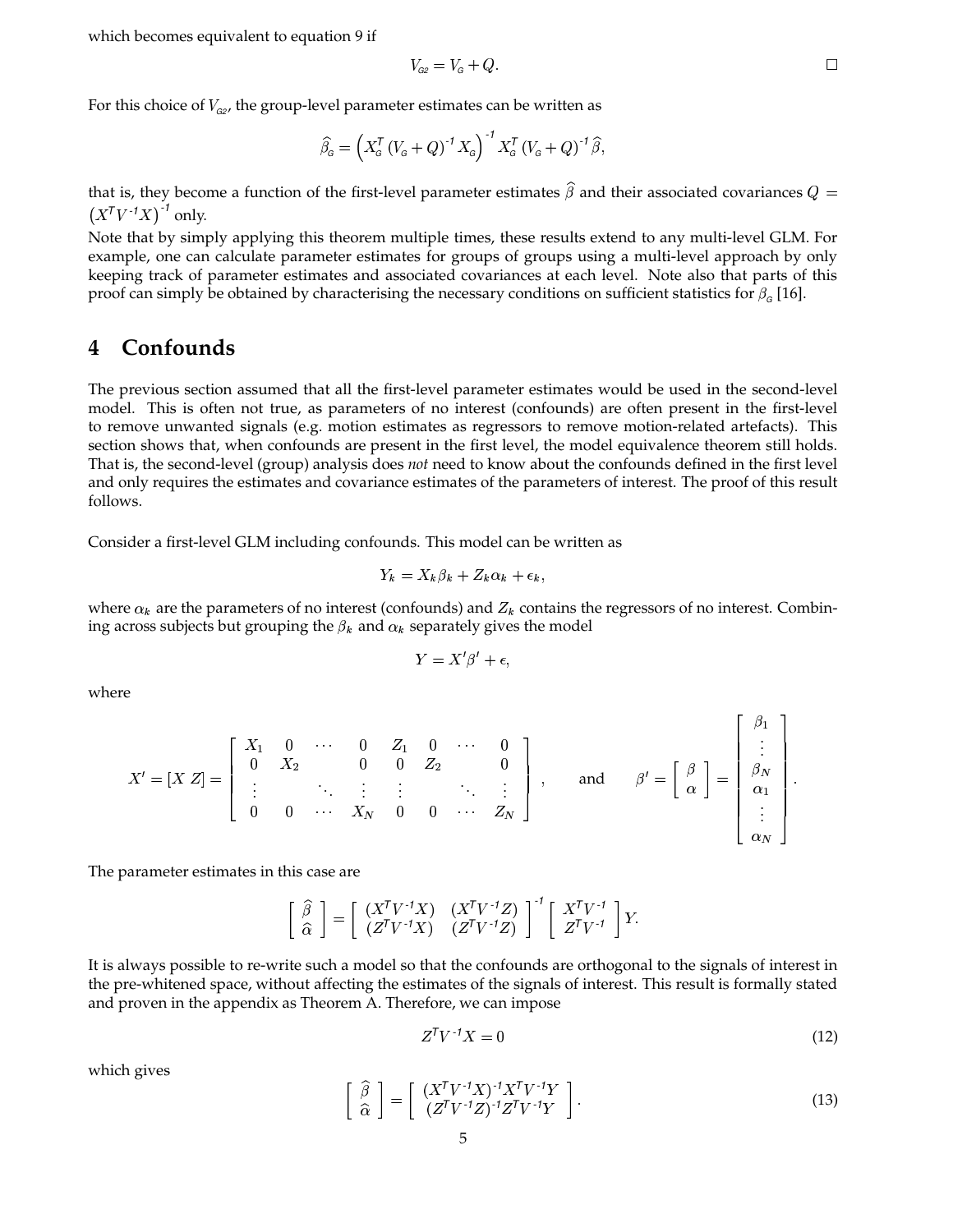In the second-level, only the parameters of interest,  $\hat{\beta}$ , appear. That is

$$
\widehat{\beta} = X_{\alpha}\beta_{\alpha} + \eta',
$$

which is identical to equation 6, so that the parameter estimates are exactly the same as those given in equation 7.

On the other hand, the single-level model with confounds is written as

$$
Y = [(XX_{\mathcal{G}}) \ Z] \left[ \begin{array}{c} \beta_{\mathcal{G}} \\ \alpha \end{array} \right] + X\eta + \epsilon,
$$

which has the same noise terms and covariance structure as before. The parameter estimates are given by

$$
\begin{bmatrix}\n\hat{\beta}_{\mathbf{G}} \\
\hat{\alpha}\n\end{bmatrix} = \begin{bmatrix}\n(X_{\mathbf{G}}^T X^T W^{-1} X X_{\mathbf{G}}) & (X_{\mathbf{G}}^T X^T W^{-1} Z) \\
(Z^T W^{-1} X X_{\mathbf{G}}) & (Z^T W^{-1} Z)\n\end{bmatrix}^{-1} \begin{bmatrix}\nX_{\mathbf{G}}^T X^T W^{-1} \\
Z^T W^{-1}\n\end{bmatrix} Y.
$$

Using equation 11 from the previous section, together with the orthogonality condition in equation 12, it is easy to show that:

$$
Z^{T}W^{-1} = Z^{T}V^{-1} \quad \text{and hence} \quad Z^{T}W^{-1}X = 0.
$$

This gives the parameter estimates as:

$$
\widehat{\beta}_{\mathcal{G}} = (X_{\mathcal{G}}^T X^T W^{-1} X X_{\mathcal{G}})^{-1} X_{\mathcal{G}}^T X^T W^{-1} Y \tag{14}
$$

the contract of the contract of the contract of

$$
\widehat{\alpha} = (Z^T V^{-1} Z)^{-1} Z^T V^{-1} Y \tag{15}
$$

where equation 14 is the same as equation 8, and consequently, using the previous theorem, equivalent to the two-level estimation when  $V_{_{G2}} = V_{_G} + (X^TV^{*f}X)^{-1}$ , while equation 15 is precisely the same as the two-level version (equation 13) independent of the choice of  $V_{\alpha 2}$ . The variances of the parameter estimates are also equal under these conditions, which can be verified by straightforward calculations.

Therefore the model equivalence result still holds when confounds are present.

## **5 Contrasts**

This section demonstrates that the model equivalence result also holds when contrasts are used. That is, when contrasts are specified at the first level, only the contrasts of parameter estimates (copes), and their covariances, need to be used in the second level.

Contrasts are defined in the linear model in order to take linear combinations of the given parameters that form more meaningful or useful quantities. For instance, the difference between the responses to two different stimuli is often of greater interest than the individual responses, although it is easier to specify the design matrices,  $X_k$ , in terms of the individual stimuli.

Mathematically, each contrast is a column vector that represents how the old parameters,  $\beta$ , are combined to form new parameters, b. A collection of contrasts can be represented by a matrix  $C_1$ , such that

$$
b=C_1^T\beta,
$$

where, for the time being, we assume  $C_1$  only contains linearly independent contrasts.

When there are fewer contrasts specified than original parameters this implicitly defines a set of confounds. These confounds represent the remaining amount of signal modelled by the original parameters but not by the copes. It is shown in Theorem B (in the appendix) that a model with contrasts can be written as a model involving confounds but no contrasts. Using this theorem the problem can be reformulated into a confound problem for which model equivalence has already been established.

In terms of the second-level analysis, it is only the desired contrasts of parameter estimates (copes),  $\widehat{b}$ , and their covariances,  $\text{Cov}(\widehat b)$ , which are required. That is

$$
\widehat{b} = X_{\scriptscriptstyle G} \beta_{\scriptscriptstyle G} + \eta'.
$$

Hence the introduction of contrasts does not affect the form of the model, but just substitutes  $\widehat b$  and Cov $(\widehat b)$  for  $\widehat{\beta}$  and Cov $(\widehat{\beta})$  respectively at the second-level.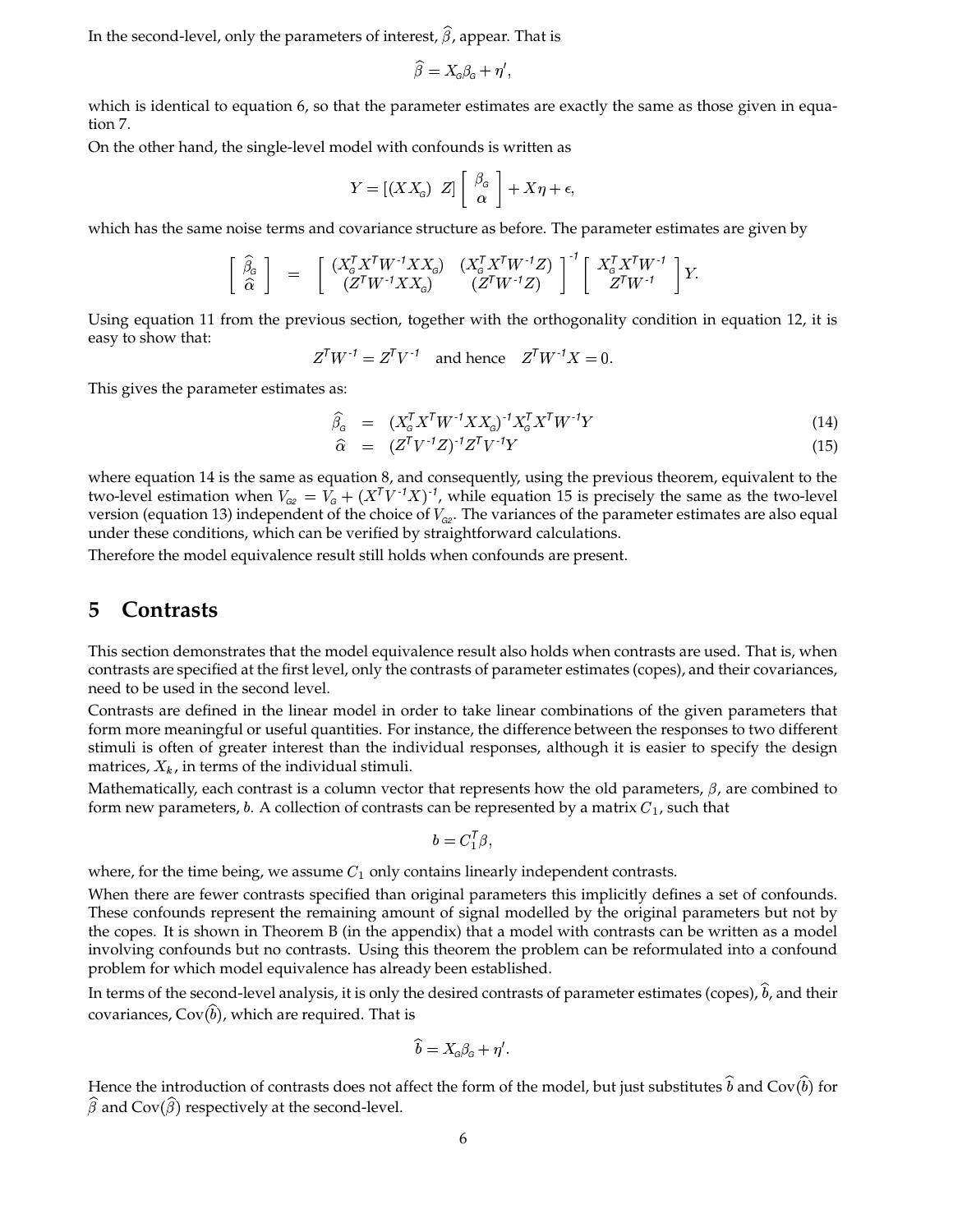In the above derivation, the only restriction is that the set of copes passed into the second level must not contain linear dependence. This is for precisely the same reasons that the regressors in any GLM must not be linearly dependent. Consequently, the set of contrasts specifying these copes at the first level must be linearly independent. This, however, does not prevent linearly dependent copes being estimated in the first level, but just that they cannot be passed into a second-level analysis all at once — they would need to be combined into a linearly independent set first or tested in separate second-level analyses, if desired.

Consequently, all the previous results still hold when using contrasts.

# **6 Estimation of Variance Components**

In the previous sections it was assumed that all variance terms are known a-priori. In practice, these quantities are unknown and will need to be estimated as part of the model fitting. Variance component estimation is a challenging task in itself, having generated a variety of approaches. Any approach to variance estimation (or combination of approaches) can easily be combined with the multi-level GLM to provide a practical multi-level method; this section discusses some of the more popular approaches.

There are no differences between the first level and any other level from the modelling perspective; however, in practice, estimating the variances is substantially different. At the first-level there typically exists considerable serial auto-correlation (in FMRI time series data) but with a large number of observations. A considerable amount of literature is devoted to specifying the form for the first-level covariance matrix  $V$  and estimating its parameters in the single session case [17, 14, 19]. In contrast, higher level variance component estimation is typically troubled by having very few observations, while serial auto-correlation between these normally is, and often can be, ignored.

When the number of observations is very low, this imposes restrictions in the types of model which are practically estimable. For instance, while it is possible to formulate a model where the variance about the group mean is different for each session/subject, such a model is not estimable because there is only a single measurement per session/subject.

Several approaches to estimation within the multi-level GLM currently exist, of which the parametric techniques can, most easily, be split into Bayesian and non-Bayesian approaches.

Classically, variance components tend to be estimated separately using iterative estimation schemes employing Ordinary Least Squares (OLS), Expectation Maximisation (EM) or Restricted Maximum Likelihood (ReML), see [16] for details.

The specific choice of the variance component estimator will also determine the 'effective' degrees of freedom of the variance estimate. For ordinary least squares estimates, the degrees of freedom simply is  $n-1$ . When more sophisticated estimation techniques and/or variance structures are being used, this changes significantly [19, 10]; e.g. when enforcing mixed- effects variance to be greater than the fixed-effects variance, this can increase the effective degrees of freedom, a quantity typically estimated using a Satterthwaite approximation [15].

As an example of a non-Bayesian approach, [19] estimates variance components at each level of the split-level model separately. First-level estimation incorporates autoregressive  $AR(p)$  noise estimated from the lag-lautocovariance matrices and utilises the pre-whitening approach to generate BLUEs for the first-level parameters. At higher levels, they propose EM for estimation of the random effects variance contribution, in order to reduce bias in the variance estimation - a potential problem in higher-level analyses if simple OLS were used (note that [12] shows that this is not necessary at first-level). Positivity of the random- effects variance, avoiding what is known as the 'negative variance problem' [11] (where mixed-effects variance estimates are lower than fixed-effects variances implying negative random-effects variance), is partially addressed but not strictly enforced. As a separate stage, in order to boost effective degrees of freedom for later mixed-effects inference, the authors propose to post-hoc spatially regularise the random-effects variance via smoothing a random variance ratio image. As a consequence, the resulting analysis does not produce a mixed-effects analysis. It should be noted that this specific form of spatial regularisation (or indeed any) is not a necessary ingredient of an EM approach to variance estimation.

In contradistinction [6] have proposed an empirical-Bayesian approach [6] for estimation of the full singlelevel model. Unlike the previous case and the techniques advocated in this paper, this relates the parameters of interest to the full set of original data, i.e. does not utilise the 'summary statistics' approach. Parameter and variance component estimation is no longer separated. Conditional posterior point estimates are generated using EM which give rise to posterior probability maps.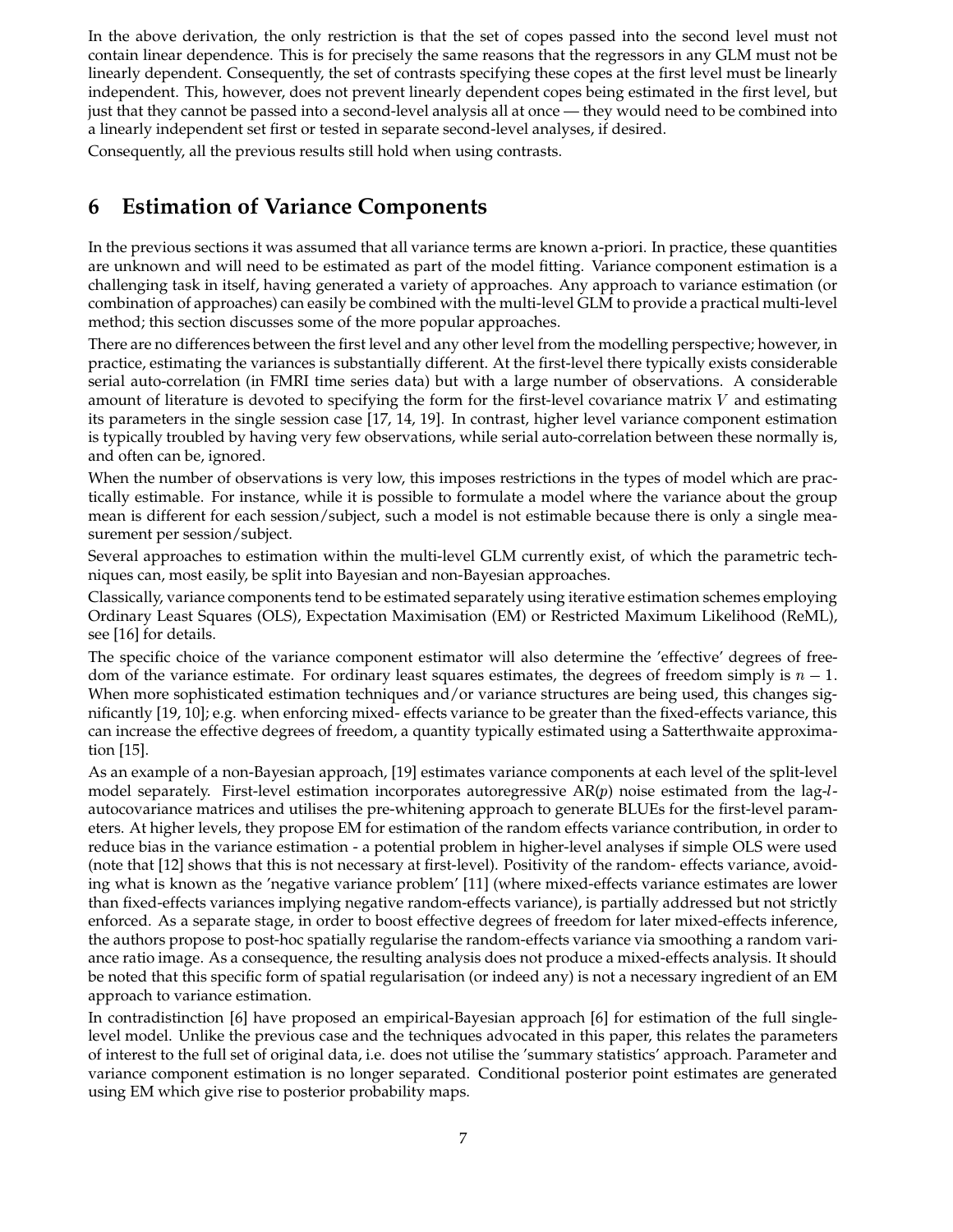More recently, [1] have placed the higher-level GLM estimation in a *fully* Bayesian framework. Using appropriate reference priors, the method is based on Markov-Chain-Monte-Carlo sampling from the full posterior distribution of  $p(\beta_\text{c}|\widehat{\beta}).$  Under the parametric model assumptions, the posterior has a non-central  $t$ -distribution which the method fits to the MCMC samples. This is done in order to both estimate the appropriate degrees of freedom for the mixed-effects inference, and in order to avoid having to sample densely far into the tail of the posterior. As in the empirical-Bayesian case, parameters and their relevant variance components are estimated together. Also, as the number of degrees of freedom is estimated as part of the t-distribution fit there is no need to separately approximate this quantity e.g. via the Satterthwaite approximation [16]. This technique provides for an unbiased and efficient estimation of multi- level GLMs within the 'summary statistics' approach, also strictly enforcing positivity of variance components at all levels. This technique, combined with a pre-whitening approach to first-level estimation [17] has been implemented as part of FSL [1, 7].

# **7 Limitations**

In this section we discuss the limitations of the model framework presented above. The first and most obvious limitation is that the framework is purely linear, as it is an instance of the GLM. Linear modelling, however, is a very common and flexible model for FMRI data. Secondly, in order for the model to be decomposed into two levels, and hence allow for efficient two-level computation, it is necessary that the stacked first-level covariance matrix,  $V$ , does not contain any non-zero off-diagonal blocks. This is equivalent to assuming that the first-level residuals are not correlated between sessions or subjects.

Efficient computation at the second-level requires full access to the first-level parameter estimates and associated covariances. This involves both the variances of the parameter estimates and the covariances *between* different parameters. It is not sufficient to only use the first-level statistical parametric maps (i.e. *t*-scores, *z*-scores or  $F$ -scores). Finally, the estimation of covariance parameters at the second-level often imposes restrictions in the types of model which are practically estimable. This is often more problematic at the second level because there is usually only a small number of subjects/sessions that are being modelled. For instance, while it is possible to formulate a model where the variance about the group mean is different for each session/subject, such a model is not estimable because there is only a single measurement per session/subject.

# **8 Examples**

In this section we show how various group level parameters of interest can easily be calculated within the GLM framework. This amounts to specifying a suitable group design matrix  $X_{\alpha}$ , a covariance structure  $V_{\alpha}$  and possibly a contrast vector  $C_{\!G}$ . Note that unlike the case of first-level designs, the mean parameter value is often of interest and hence the design matrix,  $X_{\alpha}$ , must always model the group mean activation, that is, the unit vector must always be included in the span of  $X_{\!{\mathsf o}}.$ 

For several of the examples it is easy to show the added benefit of the proposed framework using numerical simulations. These principally contrast the heteroscedastic model (allowing for different individual first-level variances) with the homoscedastic model (where first-level variances are assumed to be identical). These comparisons show substantial increases in  $Z$ -statistics over a wide range of realistic scenarios.

## **8.1 Average Group Activation**

In order to calculate the average group activation, we model the individual subject activation as being normally distributed according to

$$
\beta_k \thicksim \mathcal{N}(\beta_{\scriptscriptstyle G}, \sigma_s^2)
$$

where  $\beta_{\rm c}$  represents the average group activation and is usually estimated as

$$
\widehat{\beta}_{\scriptscriptstyle \mathrm{G}} = \frac{1}{N} \sum_{\pmb{k}} \widehat{\beta}_{\pmb{k}}
$$

and where  $\sigma_s^2$  denotes the between-subject variance.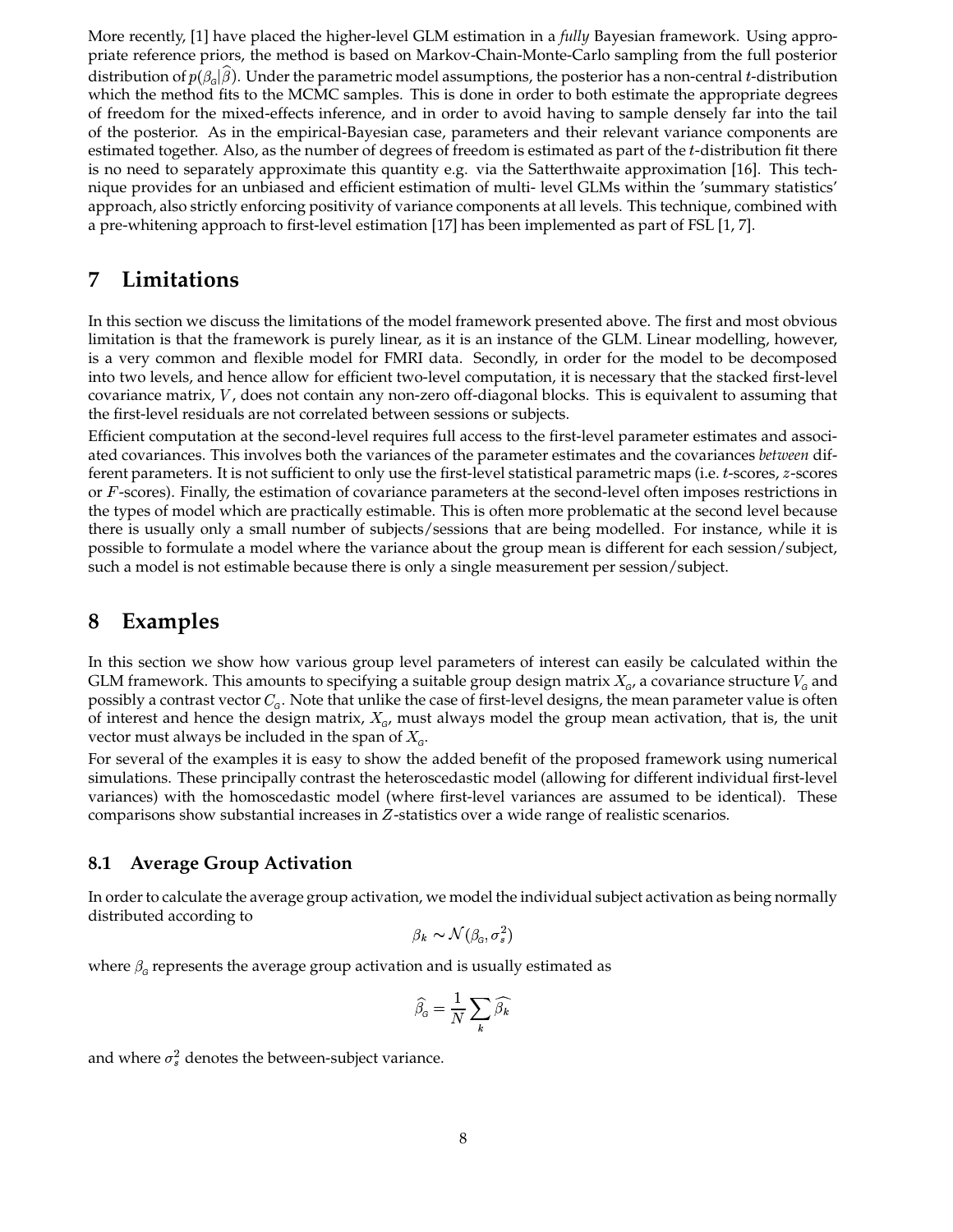We will model the first-level within-subject covariances to be subject-specific and model the between-subject variances (from the group mean) as equal across the group. That is

$$
V = \begin{bmatrix} V_1 & 0 \\ & \ddots & \\ 0 & V_N \end{bmatrix}, \qquad V_\mathsf{G} = \sigma_s^2 \mathbf{I}, \qquad \text{and} \qquad X_\mathsf{G} = (1 \cdots 1)^T.
$$

Then the adjusted second-level covariance matrix is

$$
V_{G2} = V_G + Q = V_G + (X^T V^{-1} X)^{-1}
$$
  
= 
$$
\begin{bmatrix} (X_1^T V_1^{-1} X_1)^{-1} & 0 \\ 0 & \cdot (X_N^T V_N^{-1} X_N)^{-1} \end{bmatrix} + \sigma_s^2 \mathbf{I}.
$$

Define  $u_k = (X_k^T V_k^{-1} X_k)^{-1} + \sigma_s^2$ , which is the sum of the within- and between-subject covariances. Then the estimate of the group parameter writes as

$$
\widehat{\beta}_{\mathsf{G}} = \left(X_{\mathsf{G}}^{\mathsf{T}} V_{\mathsf{G}2}^{-1} X_{\mathsf{G}}\right)^{-1} X_{\mathsf{G}}^{\mathsf{T}} V_{\mathsf{G}2}^{-1} \widehat{\beta} = \left(\sum_{i} u_{i}^{-1}\right)^{-1} \left(u_{1}^{-1} \cdots u_{N}^{-1}\right) \widehat{\beta},\tag{16}
$$

where the inverse sum over  $u_k^{-1}$ s is the associated variance.

Hence we see that in the general framework, the mean group activation parameter is a weighted average of the combined subject- specific activations, where the weights are inversely proportional to the subject-specific variances. This adjustment is advantageous in the case where the individual time-series model does not fit well for a particular subject, j, generating an unusual value for  $\widehat\beta_i$  (an outlier) but also a large Var( $\widehat\beta_i$ ). If no correction for the first-level variance is done, then this outlier can significantly affect the estimation of the group (between-subject) variance. If, however, this first-level correction is performed, the increased variance in this parameter will effectively de-weight the contribution of this outlier to the group variance estimate, since we use General Least Squares estimation.

In the much simpler case, where the within-subject covariances are  $V_k=\sigma_w^2 {\bf I}$ , and the  $X_k$  are normalised, such that  $X_k^T X_k = 1$  for all k, then

$$
u_k = \sigma_w^2 + \sigma_s^2 \text{ and } \hat{\beta}_s = \frac{1}{N} \sum_k \widehat{\beta}_k \text{ with associated variance } \text{Var}(\widehat{\beta}_s) = \frac{\sigma_w^2 + \sigma_s^2}{N}. \tag{17}
$$

The test for significance is then carried out in a  $t$ -test where

$$
T = \widehat{\beta}_{\mathrm{G}}/\sqrt{\mathrm{Var}(\widehat{\beta}_{\mathrm{G}})}
$$

has an approximate  $t$ -distribution.

#### **8.1.1 Numerical simulation**

In this section we illustrate the potential benefit of a heteroscedastic variance model (i.e. by allowing for separate first-level variances) compared to the homoscedastic variance model (otherwise known as OLS for random-effects analysis of FMRI data [9]).

Both the heteroscedastic model (equation 16) and the homoscedastic model (equation 17) provide an unbiased estimate of the group level parameter of interest  $\beta_c$ . They differ, however, in their associated variance, Var $(\widehat{\beta_c})$ , and therefore will give different  $Z$  – or  $T$  –statistic. The associated variance for the heteroscedastic model is always less than or equal to that of the homoscedastic model, as can be shown using Jensen's inequality. This will result in an increase in the expected statistics values for the model in equation 16:

$$
\frac{\langle \Delta Z \rangle}{\langle Z_{\text{homo}}\rangle} = \sqrt{\frac{\langle \text{Var}(\widehat{\beta}_{\text{\tiny G}}) \rangle_{\text{homo}}}{\langle \text{Var}(\widehat{\beta}_{\text{\tiny G}}) \rangle_{\text{hetero}}}} - 1
$$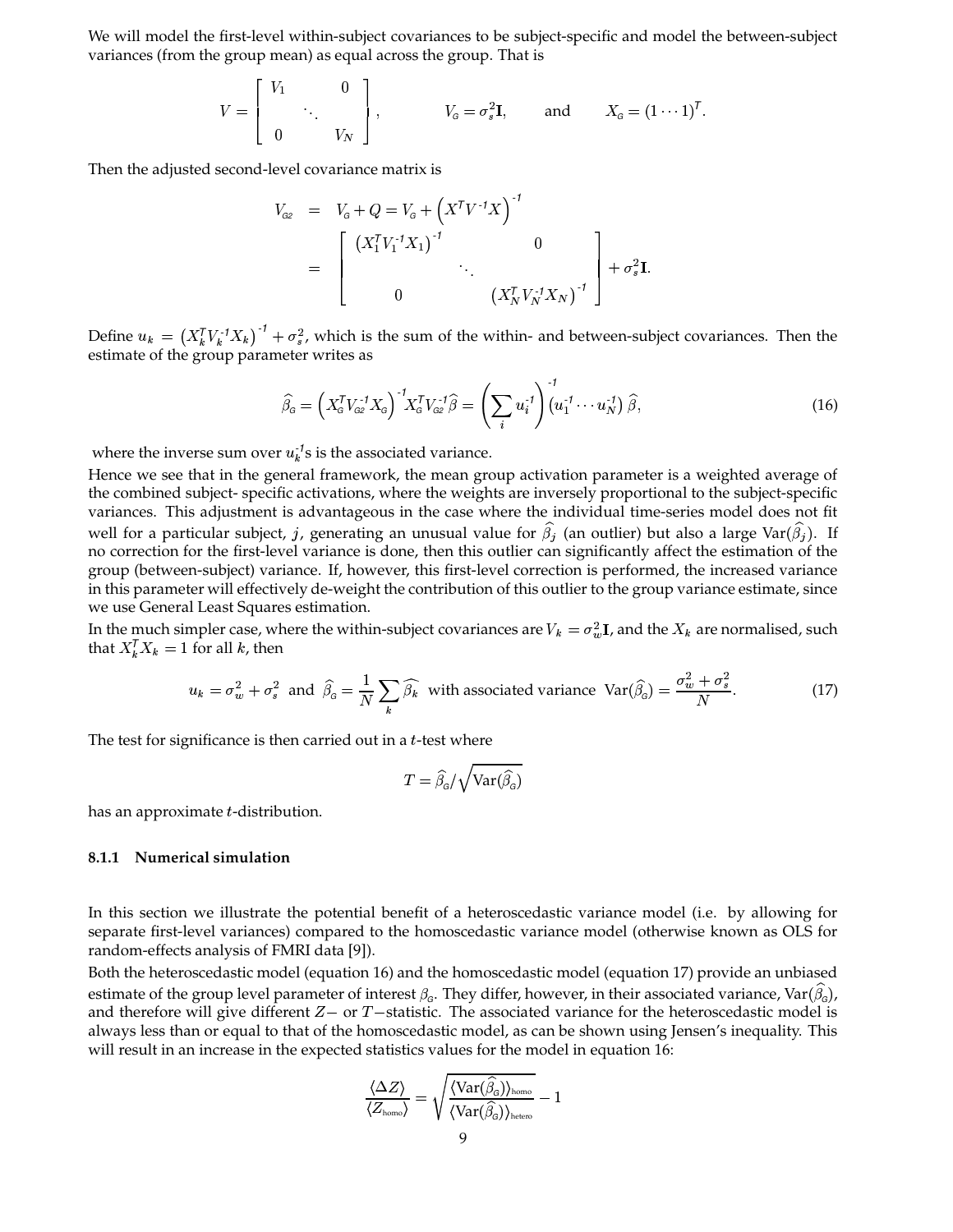

Figure 1: Expected % Z-score increase for the mean group activation for the case of typical first level covariance containing a few large outliers with different group sizes ( $N=6$ , 12 and 30). The first three images shows the increase as a function of the ratio of group level and mean first-level standard deviations  $(\sigma_s/\langle \sigma_k \rangle)$  on the x-axis) vs. relative group level activation (y-axis). Contour lines are shown for group-level  $Z \, = \, 2.0$  and  $Z = 3.0$  in the case of the heteroscedastic model (equation 16; solid lines) and the homoscedastic model (OLS; equation 17; dash-dotted). The difference between the solid and dash-dotted lines corresponds exactly to the color-coded percentage increase. The boxplots show the individual first level standard deviation compared to their mean  $(\sigma_k/\langle\sigma_k\rangle)$  as an indicator of heteroscedacity. The percentage changes, which are independent of  $\beta_{_{G}}$ , are summarised in the fourth plot for all three variance configurations.

As a quantitative example of this increase we have generated a simulated group FMRI study, with a known set of first-level variances  $V_k = \sigma_k^2 \mathbf{I}$ , together with a second-level variance  $\sigma_s^2$ . From these known values we calculate the expected percentage increase in  $Z$ -statistic (see above) and show this versus changes in the ratio of the second-level variance to the mean first-level variance (the assumed variance in the homo- scedastic model). First-level variances were taken from a real FMRI group study (simple motor paradigm) estimated using the GLS pre-whitening approach as implemented in FILM (part of FSL [7, 17]). These estimates of first-level variances are realistic representatives of typical first-level variance structures and are defined to be ground-truth in the following simulation.

Figure 1 shows the expected percentage increase in  $Z$ -scores for three different sets of first-level variances, each of them containing one or more 'outliers' (see boxplots). As can be seen from the first three images, the expected percentage increase, for a given first-level variance structure, only depends on the ratio of secondlevel variance to mean first-level variance  $(\sigma_s/\langle\sigma_k\rangle)$  and is independent of the group-level effect size  $\beta_c$ . As the second- level variance becomes considerably larger than the mean first- level variance, the expected increase in Z-score tends to zero. When these variances are approximately equal, the heteroscedastic model allows for a  $\sim 7-14\%$  increase in  $Z$ -score, increasing to much larger values as the second-level variance decreases relative to the mean first-level variance. The group-level effect size determines the actual  $Z$ -level, as shown by the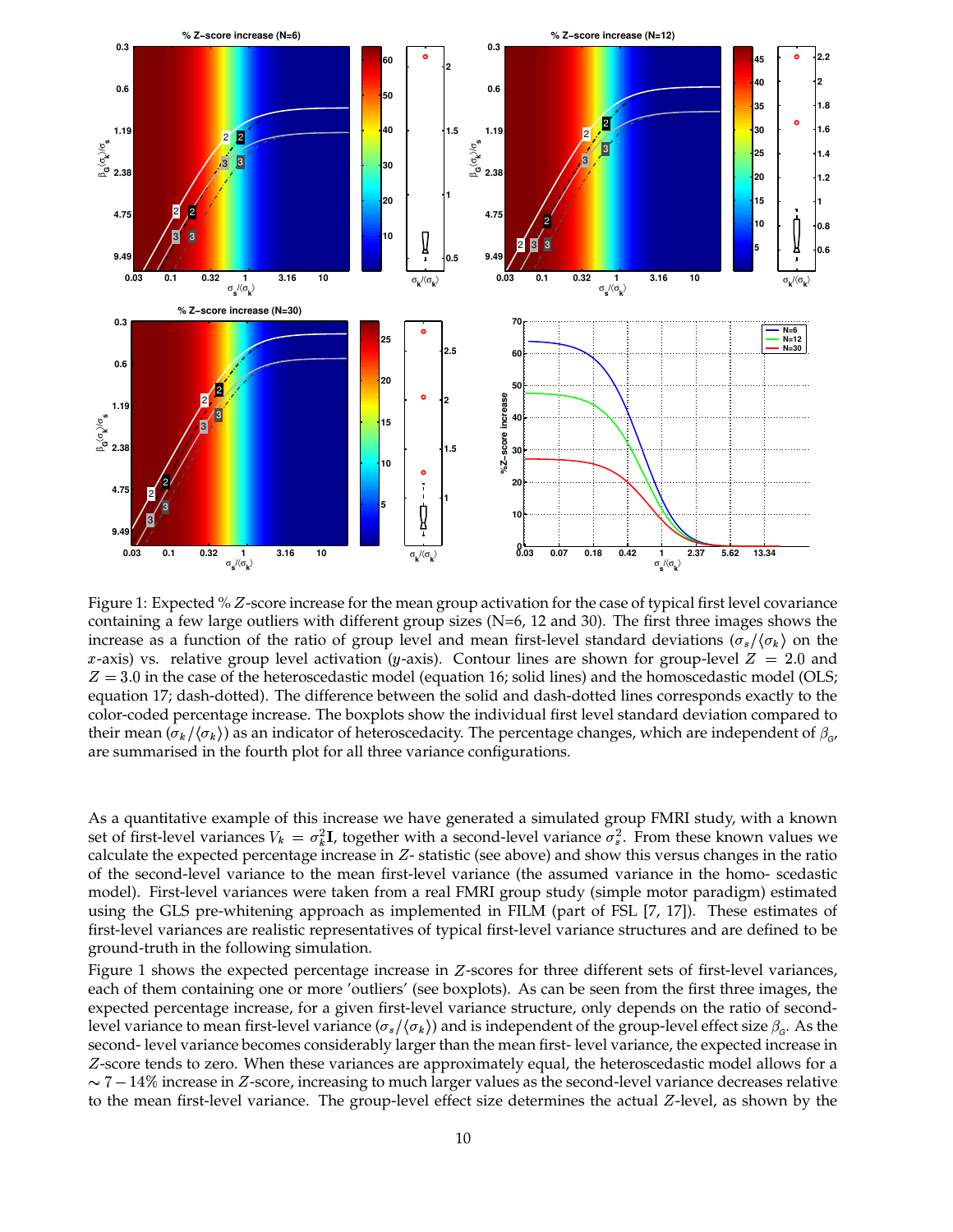

Figure 2: Expected % Z-score increase for the mean group activation for the case of typical first level covariance (no large outliers) with different group sizes  $(N=6, 12 \text{ and } 30)$ . See figure 1 for details.

overlaid contour plots (solid lines show  $Z$ - score levels for the heteroscedastic model while dash-dotted lines show the Z-score levels for the homoscedastic model). Over a large range of variance ratios the improvements gained by the heteroscedastic model have substantial implications on post- thresholded results, e.g. typical sub-threshold values of 2.0 increase to super-threshold values of  $\sim$  3.0.

Figure 2 shows similar plots for cases where the first-level variances do not contain large outliers, that is, they are close to the homoscedastic model. In this case, the expected percentage  $Z$ -score increase is smaller, but still potentially important.

It is clear from these figures, that the exact configuration of first-level variances has a major impact on the improvements gained by using the heteroscedastic model. This dependency is further investigated in figure 3, where we show the expected (log-) increase in  $Z$ -score for a set of variance configurations estimated from  $50200$  voxels in a real group study, assuming equal second-level and mean first-level variances. This histogram shows that approximately 1000 voxels have a  $>5\%$  increase in expected  $Z$ -score.

### **8.2 Unpaired Group Difference**

We assume that the individual subjects are grouped in two groups and that within each group the first-level parameters are normally distributed around a group-specific mean. That is

$$
\beta_k \sim \mathcal{N}(\mu_1, \sigma_{s_1}^2), k \in G_1
$$
 and  $\beta_k \sim \mathcal{N}(\mu_2, \sigma_{s_2}^2), k \in G_2$ .

In order to simplify further notation and without loss of generality we assume that the subjects  $1, \ldots, r$  belong to the first group and subjects  $r + 1, \ldots, N$  belong to the second group. We do not make any assumption about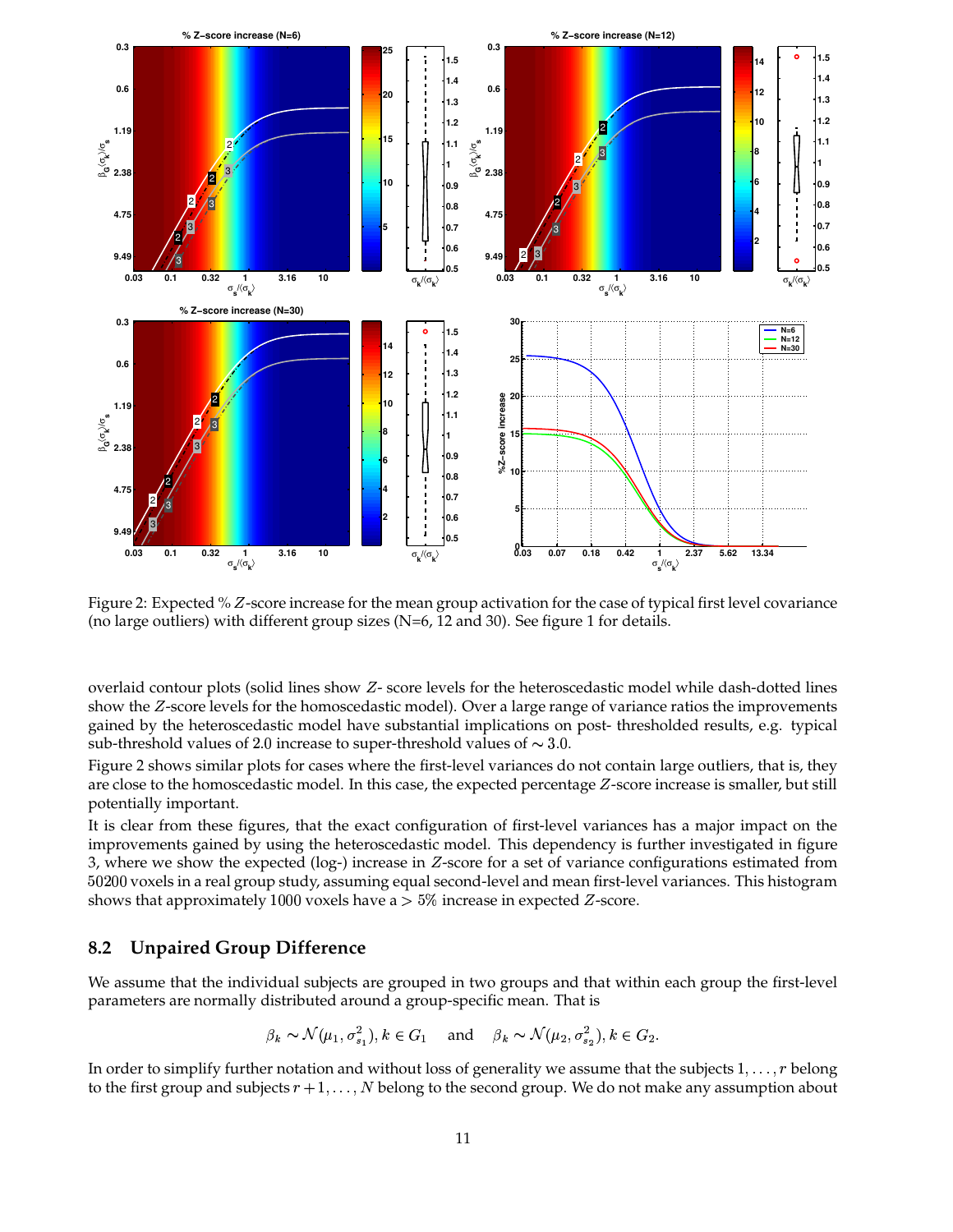

Figure 3: Histogram of log- % Z-score increase (50200 voxels, N=12 subjects,  $\sigma_s/\langle\sigma_k\rangle = 1$ ):  $\sim 2\%$  of voxels (about 1000) have an increase of  $> 5\%$  in  $Z$ -score.

the first-level covariance structure and simply set

<sup>243</sup>

$$
V = \begin{bmatrix} V_1 & 0 \\ & \ddots & \\ 0 & & V_N \end{bmatrix}, \ V_{\mathcal{G}} = \begin{bmatrix} \sigma_{s_1}^2 \mathbf{I}_r & 0 \\ 0 & \sigma_{s_2}^2 \mathbf{I}_{N-r} \end{bmatrix}, \ X_{\mathcal{G}} = \begin{pmatrix} 1 & 1 & -1 & \cdots & -1 \\ 1 & \cdots & 1 & 1 \end{pmatrix}^T \quad \text{and} \quad C_{\mathcal{G}} = (2 \quad 0)^T.
$$

Then  $V_{\text{G2}}$  is block diagonal with elements  $u_k = (X_k^T V_k^{-1} X_k)^{-1} + \sigma_{s_k}^2$ . If we define  $s_1 = \sum_{\text{G1}} u_k^{-1}$  and  $s_2 = \sum_{\text{G2}} u_k^{-1}$ , the group parameter estimate writes as

$$
\hat{b}_{\mathbf{G}} = C_{\mathbf{G}}^{T} \left[ \left( \frac{\frac{1}{u_{1}} \cdots \frac{1}{u_{r}}}{\frac{1}{u_{1}} \cdots \frac{1}{u_{r}}}, \frac{-1}{\frac{1}{u_{r+1}} \cdots \frac{1}{u_{N}}}, \frac{1}{u_{N}} \right) X_{\mathbf{G}} \right]^{-1} X_{\mathbf{G}}^{T} V_{\mathbf{G}2}^{-1} \hat{\beta}
$$
\n
$$
= \frac{C_{\mathbf{G}}^{T}}{4s_{1}s_{2}} \left[ \begin{array}{c} s_{1} + s_{2} & s_{2} - s_{1} \\ s_{2} - s_{1} & s_{1} + s_{2} \end{array} \right] \left[ \begin{array}{c} \sum_{\mathbf{G}_{1}} \frac{\hat{\beta}_{k}}{u_{k}} - \sum_{\mathbf{G}_{2}} \frac{\hat{\beta}_{k}}{u_{k}} \\ \sum_{\mathbf{G}_{1}} \frac{\hat{\beta}_{k}}{u_{k}} + \sum_{\mathbf{G}_{2}} \frac{\hat{\beta}_{k}}{u_{k}} \end{array} \right]
$$
\n
$$
= \left( \sum_{\mathbf{G}_{1}} \frac{\hat{\beta}_{k}}{s_{1}u_{k}} - \sum_{\mathbf{G}_{2}} \frac{\hat{\beta}_{k}}{s_{2}u_{k}} \right),
$$

where the variance, as usual, is calculated from the first term as

$$
Var(\widehat{b}_{\widehat{\sigma}}) = C_{\widehat{\sigma}}^{\mathcal{T}} \left( X_{\widehat{\sigma}}^{\mathcal{T}} V_{\alpha 2}^{\mathcal{T}} X_{\widehat{\sigma}} \right)^{\mathcal{T}} C_{\widehat{\sigma}} = \frac{1}{s_1} + \frac{1}{s_2}.
$$

Under the same assumptions as before, of equal covariance at the first level and normalised designs (i.e. homoscedastic model), these equation simplify to

$$
u_k=\sigma_w^2+\sigma_{s_k}^2,\quad s_1=\frac{r}{\sigma_w^2+\sigma_{s_1}^2},\quad s_2=\frac{N-r}{\sigma_w^2+\sigma_{s_2}^2},\quad\text{and thus}\quad \widehat{b_{_{\mathbf{G}}}}=\frac{1}{r}\sum_{_{\mathbf{G1}}}\widehat{\beta_k}-\frac{1}{N-r}\sum_{_{\mathbf{G2}}}\widehat{\beta_k}
$$

with

$$
\text{Var}(\widehat{b_\text{G}}) = \frac{\sigma_{s_1}^2}{r} + \frac{\sigma_{s_2}^2}{N-r} + \frac{N\sigma_w^2}{r(N-r)}.
$$

Note that the second level contrast includes an appropriate scaling constant. This factor becomes irrelevant once the group parameter of interest is combined with its variance to form a test statistic.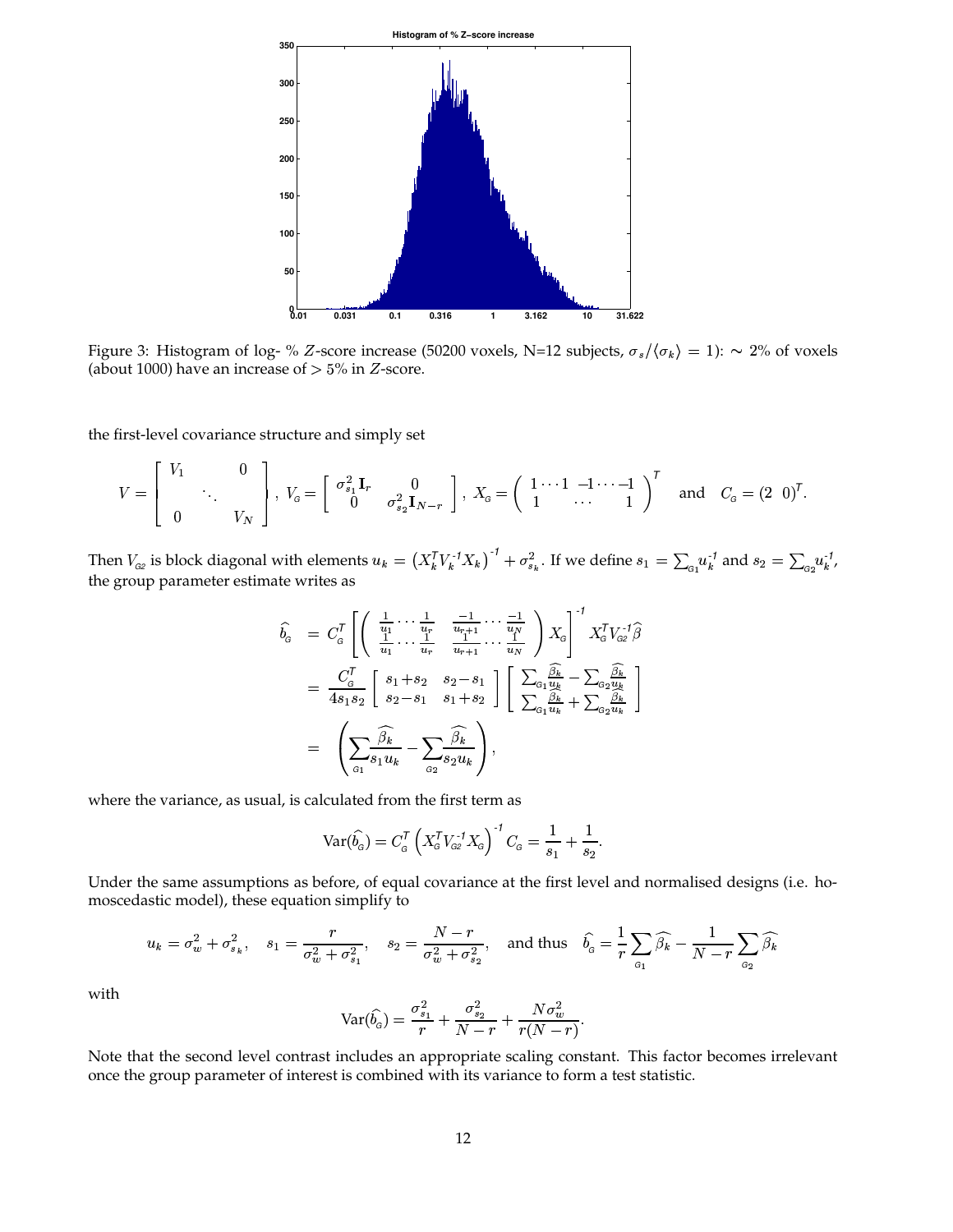

Figure 4: Expected % Z-score increase for the unpaired group difference at different group sizes (N=6, 12 and 30). The first three images show the increase as a function of the standard deviation of group 1 and mean first-level standard deviation ( $\sigma_{s1}/\langle\sigma_k\rangle$  on the $x$ -axis) vs. the standard deviation of group 2 relative to the mean first level standard deviation ( $\sigma_{s2}/\langle \sigma_k \rangle$  on the *y*-axis). Contour lines are shown for the  $Z = 2.0$  and  $Z = 3.0$ group level thresholds in the case of the heteroscedastic model (solid lines) and homoscedastic model (OLS; dash-dotted). The boxplots show the individual first level standard deviation compared to the mean first-level standard deviation ( $\sigma_k/\langle \sigma_k \rangle$ ) as an indicator of heteroscedacity. The expected increase in Z-score (assuming  $\sigma_{s1} = \sigma_{s2}$ ) are shown in the fourth plot.

#### **8.2.1 Numerical simulation**

Figure 4 shows numerical simulation of the expected  $Z$ -score increase for different first-level variance configurations. As before, the expected increase is independent of the second-level effect size but will depend on the first- level variance configuration for group 1 and group 2 as well as the different second-level variances  $\sigma_{s1}$ and  $\sigma_{s2}$ . The added flexibility of the heteroscedastic model is important for a variety of real FMRI experiment where the two groups naturally will have different variance configurations, e.g. studies of patients vs. nonpatients. Once again, significant changes in Z-score (e.g.  $> 10\%$ ) can be seen over a large set of configurations.

#### **8.3 Repeated Measures**

In the case of repeated measures, where some or all  $N$  subjects were scanned more than once, we might want to account for a possible difference in the between-subject variance and the between-session variance of the same subject. Thus, we simply extend the previous model to write

$$
\beta_{kj} \sim \mathcal{N}(\bar{\beta}_k, \sigma_b^2)
$$
 and  $\bar{\beta}_k \sim \mathcal{N}(\beta_{\rm G}, \sigma_s^2)$ ,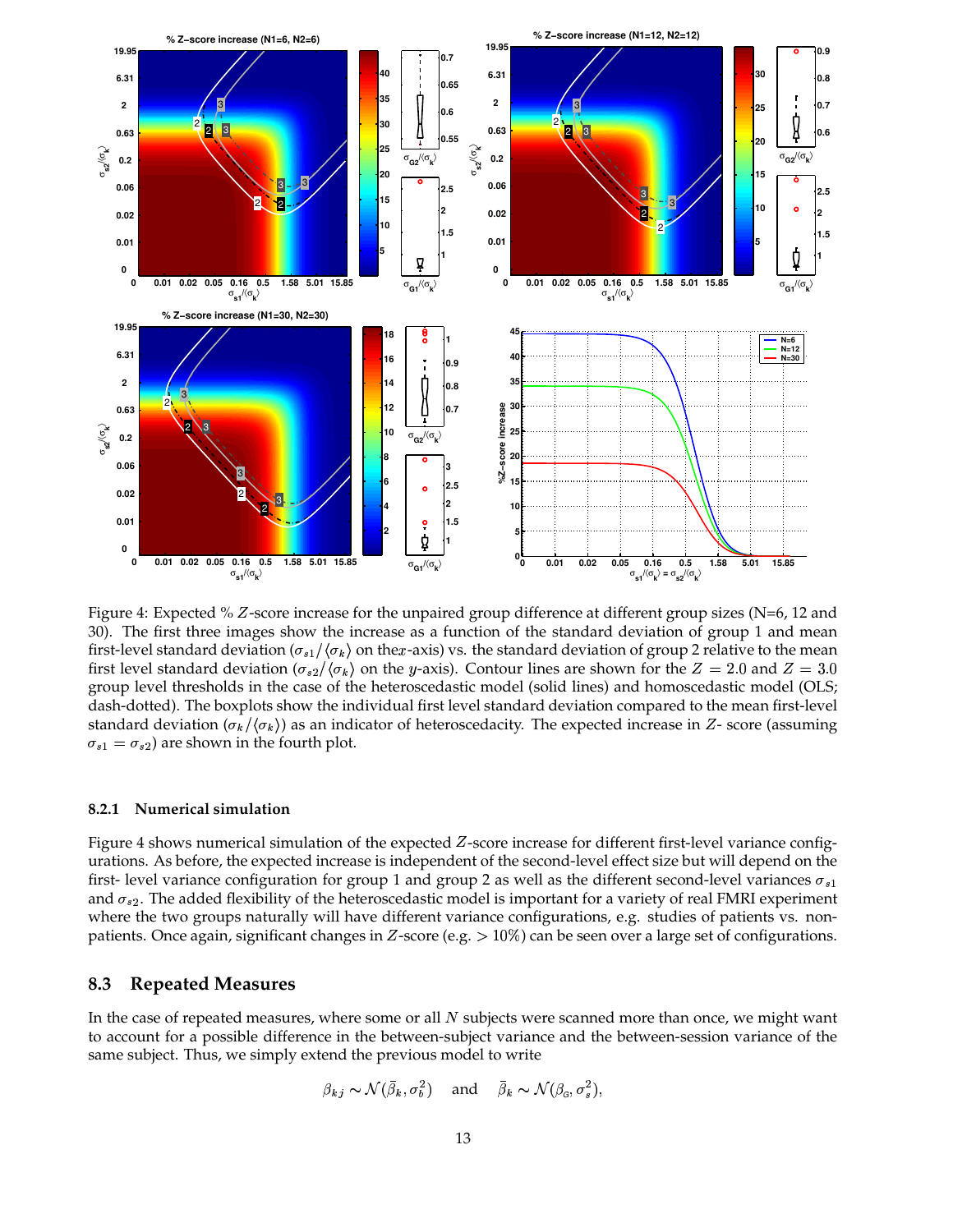where  $\beta_{kj}$  denotes the first-level parameter for subject  $k$  obtained at session  $j$ ,  $\beta_{_G}$  is the population mean,  $\beta_k$  is the subject-specific mean,  $\sigma_s^2$  is the between-subject variance and  $\sigma_b^2$  is the between-session variance. Note that this can be extended to the case of repeated measures under different conditions by introducing more variance terms. The existence of these additional variance terms will be reflected in the covariance matrix  $V_c$  simply by allowing for off-diagonal elements. As an example, consider the case of 3 subjects each measured twice, then with  $\sigma_c^2 = \sigma_b^2 + \sigma_s^2$ 

$$
V_{\text{G}} = \left[ \begin{array}{ccc} \sigma_c^2 & \sigma_s^2 & & & \\ \sigma_s^2 & \sigma_c^2 & & & \\ & & \sigma_c^2 & \sigma_s^2 & \\ & & & \sigma_s^2 & \sigma_c^2 & \\ & & & & \sigma_c^2 & \sigma_s^2 \\ & & & & & \sigma_s^2 & \sigma_c^2 \\ & & & & & \sigma_s^2 & \sigma_c^2 \end{array} \right],
$$

where, for simplicity, we order the subjects in pairs appropriately. Hence, we can simply adjust any covariance structure  $V<sub>g</sub>$  at the group level to take account of the existence of repeated measurements. Alternatively, note that because our previous results extend to multi-level GLMs, we can simply combine the different sessions per subject on a second level and calculate group parameters of interest in a third level.

#### **8.4 Paired** <sup>É</sup>**-tests**

Let us assume that for each of  $N$  subject there exist two measurements obtained under different conditions  $s_1$ ,  $s_2$  and that we are interested in the significance of the mean group difference  $b_g = \sum_k b_k / N = \sum_k (\beta_{ks_1} \beta_{ks_2})/N$ . We will assume that the between-subject variance and the between-session variance is equal across subjects and conditions. Note that this is a notational simplification within this framework which might or might not become a necessary condition once we try to estimate the associated group-level parameters. Similar to the previous sections, we model this as

$$
\beta_{ks_i} \sim \mathcal{N}(\mu_i, \sigma_b^2 + \sigma_s^2), \quad \text{and} \quad \text{Cov}(\beta_{ks_1}, \beta_{ks_2}) = \sigma_s^2.
$$

 $-1$ , 1

Let

$$
V = \begin{bmatrix} V_1 & & 0 \\ & \ddots & \\ 0 & & V_{2N} \end{bmatrix}, \ \ V_{\scriptscriptstyle{G}} = \begin{bmatrix} U & & 0 \\ & \ddots & \\ 0 & & U \end{bmatrix} \ \text{with} \ U = \begin{bmatrix} \sigma_{\scriptscriptstyle{C}}^2 & \sigma_{\scriptscriptstyle{S}}^2 \\ \sigma_{\scriptscriptstyle{S}}^2 & \sigma_{\scriptscriptstyle{C}}^2 \end{bmatrix} \ \text{and} \ \ X_{\scriptscriptstyle{G}} = \begin{bmatrix} 1 & 1 & & & \\ -1 & 1 & & & \\ & \vdots & 1 & & \\ & & 1 & & \\ & & & 1 & \\ -1 & & & 1 & \end{bmatrix},
$$

where, again,  $\sigma_c^2 = \sigma_b^2 + \sigma_s^2$  and where the group design matrix,  $X_{\sigma}$ , de-means the first level estimates for each subject. Assume for simplicity that  $V_k = \sigma_w^2 \mathbf{I}$ ,  $X_k^T X_k = 1$  and define  $u^2 = \sigma_w^2 + \sigma_c^2$ . Then  $V_{GZ}^{-1}$  will be block diagonal with blocks of

$$
\widetilde{U}^{\text{-}1} = \frac{1}{u^4 - \sigma_s^4} \left[ \begin{array}{cc} u^2 & -\sigma_s^2 \\ -\sigma_s^2 & u^2 \end{array} \right], \quad \text{where} \quad \widetilde{U} = \left[ \begin{array}{cc} u^2 & \sigma_s^2 \\ \sigma_s^2 & u^2 \end{array} \right].
$$

Furthermore, let  $c_1 = u^2 + \sigma_s^2 = \sigma_w^2 + \sigma_b^2 + 2\sigma_s^2$  and  $c_2 = u^2 - \sigma_s^2 = \sigma_w^2 + \sigma_b^2$ . Then

$$
X_{\mathcal{G}}^{\mathsf{T}}V_{\mathcal{G}2}^{-1} = \begin{bmatrix} c_2^{-1} & -c_2^{-1} & \dots & c_2^{-1} & -c_2^{-1} \\ c_1^{-1} & c_1^{-1} & & \\ & & \ddots & \\ & & & c_1^{-1} & c_1^{-1} \end{bmatrix}, \quad \text{and} \quad \left(X_{\mathcal{G}}^{\mathsf{T}}V_{\mathcal{G}2}^{-1}X_{\mathcal{G}}\right)^{-1} = \frac{1}{2} \begin{bmatrix} c_2/N & & & \\ & c_1 & c_1 & \\ & & \ddots & \\ & & & c_1 \end{bmatrix},
$$

so that

$$
\widehat{\beta}_{\mathcal{G}} = \frac{1}{2} \left( \sum_{k} \frac{\widehat{\beta}_{ks_1} - \widehat{\beta}_{ks_2}}{N}, \widehat{\beta}_{1s_1} + \widehat{\beta}_{1s_2}, \dots, \widehat{\beta}_{Ns_1} + \widehat{\beta}_{Ns_2} \right)^T.
$$

Using  $C_{\mathfrak{g}} = (1, 0, \ldots, 0)^{\mathsf{T}}$ , the group parameter estimate writes as

$$
\widehat{b}_{\scriptscriptstyle G} = C_{\scriptscriptstyle G}^{\mathsf{T}} \widehat{\beta}_{\scriptscriptstyle G} = \sum_{k} \frac{\widehat{\beta}_{k s_1} - \widehat{\beta}_{k s_2}}{N} \quad \text{and} \quad \text{Var}(\widehat{b}_{\scriptscriptstyle G}) = \frac{c_2}{2N}.
$$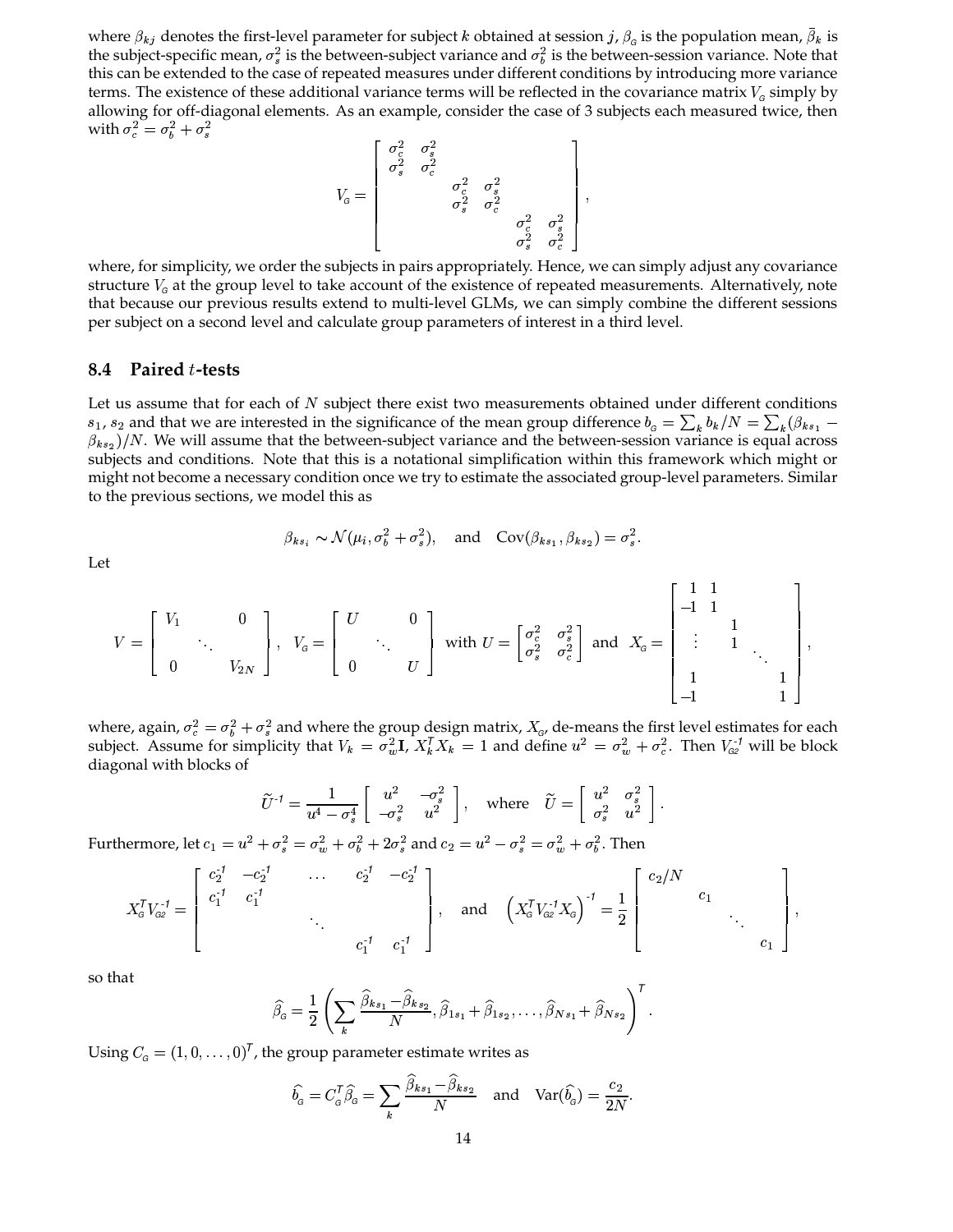

Figure 5: Expected % increase in *Z*-score for the paired *t*-test at different group sizes (N=6, 12 and 30). Boxplots show the standard deviation of the paired differences.

As expected, the variance of the group level estimate no longer depends on the between-subject variance  $\sigma_s^2$ . Note that this approach is equivalent to using a three level approach with an unpaired  $t$ -test of de-meaned repeated measures.

#### **8.4.1 Numerical simulation**

Similar to before, figure 5 shows the expected percentage increase in  $Z$ -score for the heteroscedastic vs. the homoscedastic model. Again, depending on the explicit configurations of first-level variances, a substantial increase in Z-score can be observed.

### **8.5** F-tests

Assume that for a set of  $N$  subjects we model their hæmodynamic response functions using the same set of  $M$ basis functions for each subject and consider the case where we wish to test for the population mean activation. Thus, we implicitly assume that there exists a single hæmodynamic response function that is representative for the group activation. We will not restrict the choice of basis functions (i.e. we do not require the basis functions to be orthogonal) and therefore allow for general correlations between the individual basis funtion fits, but assume that the covariance structure is the same for each individual. That is, we model the subject-specific vector of fits as distributed according to a multivariate normal distribution

$$
\mathcal{B}_k \sim \mathcal{N}(\mathcal{B}_c, V_B),
$$

and let

$$
V_{\scriptscriptstyle G}=\left[\begin{array}{ccc} V_B & & 0 \\ & \ddots & \\ 0 & & V_B \end{array}\right],
$$

where  $V_B$  is the covariance matrix of the  $M$  basis function fits. Then the group-level design matrix

$$
X_{{\scriptscriptstyle{G}}}=\left[{\bf I}_M,\cdots,{\bf I}_M\right]^{\!\mathsf{T}}
$$

combines the  $M$  individual basis functions across subjects such that

$$
\widehat{\beta}_{\scriptscriptstyle \mathsf{G}}=\left(\widehat{\beta_{\scriptscriptstyle \mathsf{G}_1}},\ldots,\widehat{\beta_{\scriptscriptstyle \mathsf{G}_M}}\right)^{\mathsf{T}},
$$

where the individual values are the  $M$  mean basis coefficients. In order to assess the average population activation, we need to test if any of the basis function coefficients are significantly non-zero. This can be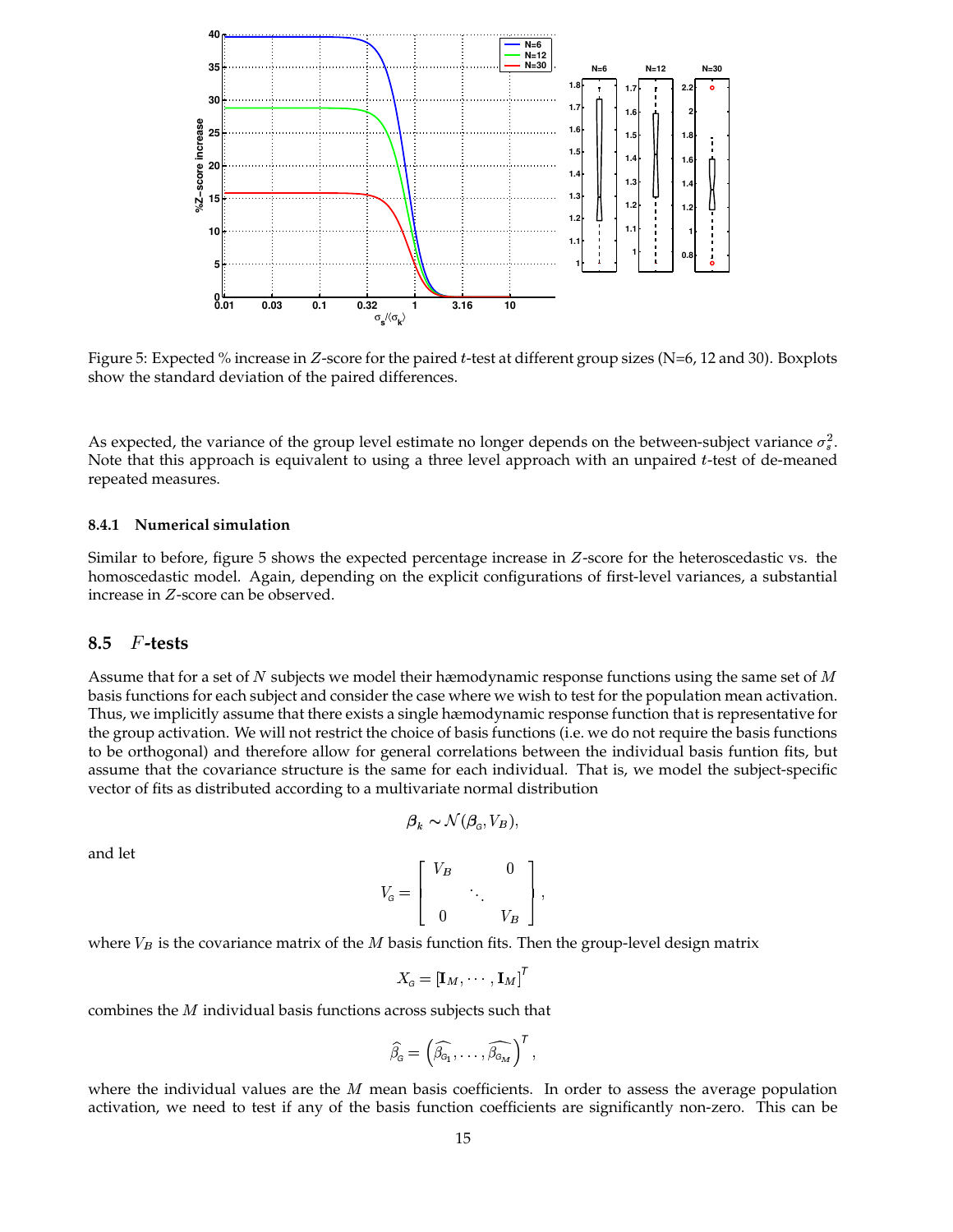achieved by calculating

$$
F = \frac{1}{M} \beta_{\scriptscriptstyle G}^{\sf \scriptscriptstyle T} C_{\scriptscriptstyle G} \left( \widehat{\text{Var}}(C_{\scriptscriptstyle G} \beta_{\scriptscriptstyle G}) \right)^{-1} \!\! C_{\scriptscriptstyle G} \beta_{\scriptscriptstyle G}, \quad \text{with} \quad C_{\scriptscriptstyle G} = {\bf I}_M,
$$

which approximately follows an  $F$ -distribution. If, instead, we wish to assess if the final  $p$  basis functions contribute significantly to the mean fit, we simply set

$$
C_{\scriptscriptstyle \!G} = \begin{bmatrix} 0 & {\bf I}_p \end{bmatrix}
$$

and change  $M$  to  $p$ .

# **9 Conclusion**

In this paper we have shown that it is possible to efficiently test, using only first-level parameter and (co- )variance estimates, general hypotheses for a mixed-effects<sup>2</sup> group analysis model within the framework of the multi-level GLM under the BLUE for known variances. In particular, we have demonstrated the equivalence between a multi- level GLM and a single-level version if (and only if) the (co-)variance structure is modified appropriately. The result has a natural interpretation in that the variance used in the second-level analysis must be the sum of the (co-)variances from the individual and group levels. This eqivalence allows the second-level analysis to be carried out efficiently, only using first-level results, without any need to revisit the FMRI timeseries data.

A further consequence of the model equivalence is that we can switch freely between the two forms of the model, depending on which one is more convenient at any one time. Also, the equivalence relation naturally extends to multi-level GLMs, so this framework encompasses more complex analysis scenarios, e.g. where data is grouped first across sessions and later across subjects.

This paper deliberately restricts itself to the issues involved in modelling and does not directly address the problem of estimation. The main problem in estimation for group studies in FMRI is the generally small number of subjects/sessions and the associated difficulty in obtaining accurate (co-)variance estimates. This problem will occur irrespective of the specific model used. Naturally, any advanced estimation technique can be used for this multi-level model. These problems of estimation have been investigated separately using a fully Bayesian approach [1]. This is implemented within the current release version of FSL [7] and will be the topic of a forthcoming paper.

We have provided examples of how various group designs can be formulated within this general framework, including commonly used designs such as paired and unpaired  $t$ -tests or  $F$ -tests at the group level. The explicit equations in each of these cases can be derived easily from equations 7 and 10, such that the differences in the exact formulation of these tests and their assumptions become explicit. For example, all results in section 8 have been derived without the need for balanced designs, i.e. they allow for different first-level regressors. Balanced designs, therefore, are not a requirement of the multi-level GLM but potentially are a constraint introduced by a specific estimation technique. This becomes relevant when the first-level regressors need to be subject specific, e.g. are related to the subject's performance in a cognitive task.

To demonstrate some of the benefits of more flexible mixed-effects modelling some numerical simulations have been generated which contrasted the heteroscedastic model versus the standard homoscedastic (OLS) random-effects model. Using typical first-level variance structures from real FMRI data, these simulations demonstrate that by taking into account the relevant lower-level variances and heterogeneity amongst them, a substantial increase in higher-level  $Z$ -scores is possible.

# **Acknowledgements**

The authors wish to thank Mark Woolrich, Didier Leibovici, Timothy Behrens and Joe Devlin for the contribution they made by taking part in many helpful discussions and thinking through examples and counterexamples which have helped to greatly improve this manuscript. Funding from the UK MRC and EPSRC and GSK is gratefully acknowledged.

<sup>&</sup>lt;sup>2</sup>This naturally includes fixed-effects tests simply by assuming that the group-level (co-)variance matrix  $V_G$  is zero.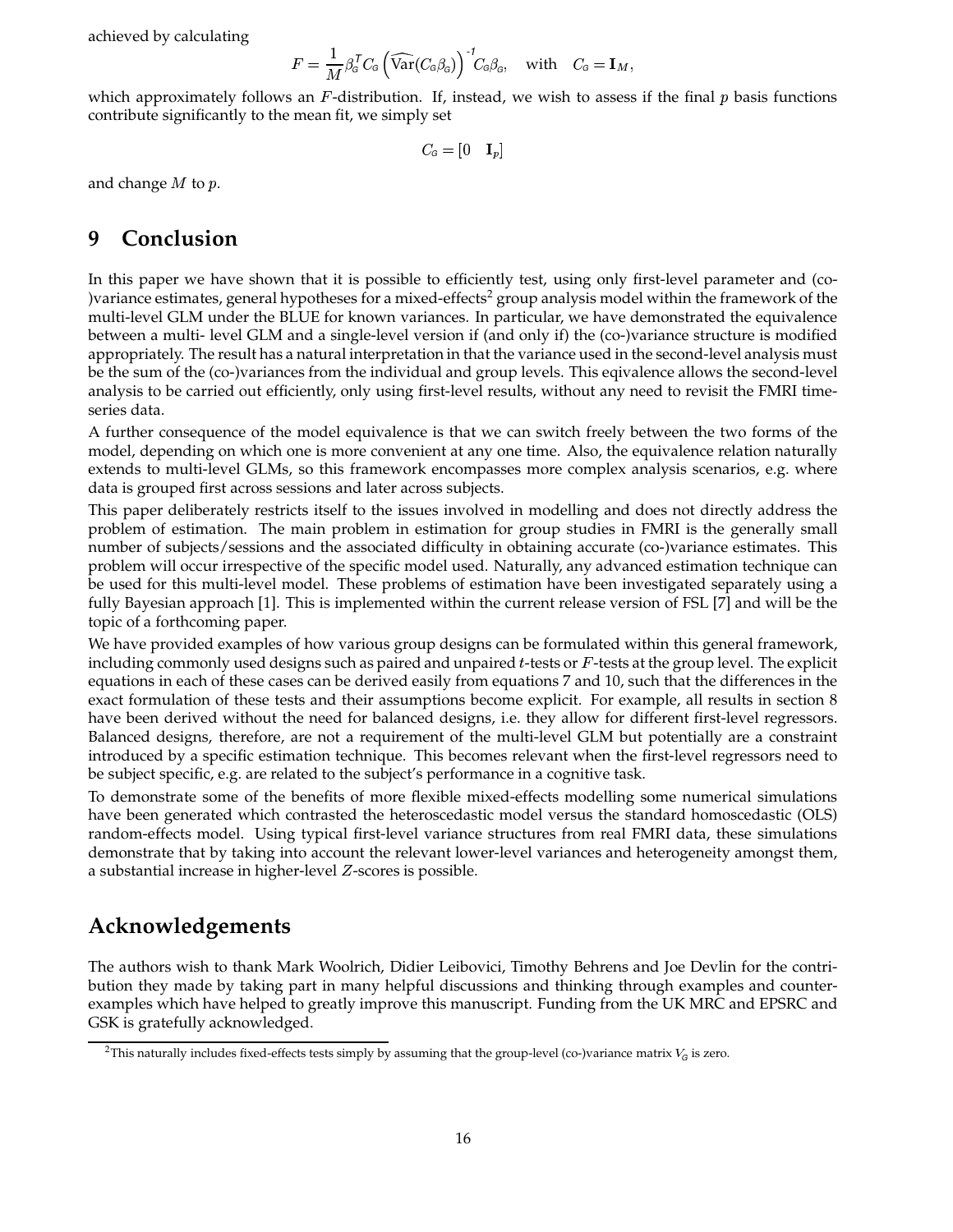# **Appendix**

The general form of the *Sherman-Morrison-Woodbury* formula [8] is

$$
(A + BCD)^{-1} = A^{-1} - A^{-1}B (C^{-1} + DA^{-1}B)^{-1}DA^{-1}.
$$
 (17)

Also, the inverse for a matrix in block form is given by

$$
\left[\begin{array}{cc}A&B\\B^T&D\end{array}\right]^{-1}=\left[\begin{array}{cc} \left(A-BD^{-1}B^T\right)^{-1}&-A^{-1}B\left(D-B^TA^{-1}B\right)^{-1}\\-D^{-1}B^T\left(A-BD^{-1}B^T\right)^{-1}&\left(D-B^TA^{-1}B\right)^{-1}\end{array}\right].
$$

#### **Theorem A:**

Any model of the form

$$
Y = \begin{bmatrix} X_1 & Z_1 \end{bmatrix} \begin{bmatrix} \beta_1 \\ \alpha_1 \end{bmatrix} + \epsilon
$$

can be rewritten as

$$
Y=[X_2 \ \ Z_2] \left[ \begin{array}{c} \beta_2 \\ \alpha_2 \end{array} \right] + \epsilon,
$$

where  $Z_2^TV$   $^1X_2=0$  whilst being completely equivalent in terms of the estimated parameters of interest  $(\widehat{\beta_2}=0$  $\beta_1$  ,  $\text{Cov}(\beta_2) = \text{Cov}(\beta_1)$  and the modelled signal space:  $\text{Span}(X_2) \cup \text{Span}(Z_2) = \text{Span}(X_1) \cup \text{Span}(Z_1)$  in the pre-whitened space. Note that  $Cov(\epsilon) = V$  for both models.

That is, the signals of interest can be made orthogonal to the confounds without affecting the estimation of the parameters or the residuals.

#### **Proof:**

The proof is by construction, where we show that orthogonalising  $X_1$  with respect to  $Z_1$  gives the desired results. Let

$$
X_2 = X_1 - P_{Z_1} X_1
$$
 and  $Z_2 = Z_1$ 

where  $P_{Z_1} = Z_1 (Z_1^T V^{-1} Z_1)^{-1} Z_1^T V^{-1}$  is the projection matrix for  $Z_1$  in the pre-whitened space. These equations give  $Z_2^T V^{-1} X_2 = Z_1^T V^{-1} (\mathbf{I} - P_{Z_1}) X_1 = 0$ . Also, the combined span of  $X_2$  and  $Z_2$  is clearly the same as that of  $X_1$  and  $Z_1$ .

Now consider the covariances

$$
Cov\left(\begin{bmatrix} \widehat{\beta_1} \\ \widehat{\alpha_1} \end{bmatrix}\right) = \begin{bmatrix} X_1^T V^{-1} X_1 & X_1^T V^{-1} Z_1 \\ Z_1^T V^{-1} X_1 & Z_1^T V^{-1} Z_1 \end{bmatrix}^{-1} =: \begin{bmatrix} A & B \\ B^T & D \end{bmatrix}^{-1}.
$$

Using the block matrix inverse, this gives

$$
Cov(\widehat{\beta_1}) = \left(A - BD^{-1}B^T\right)^{-1},
$$

while, since the off-diagonal blocks are zero in the second case, the calculation simply gives

$$
Cov(\widehat{\beta_2}) = (X_2^T V^{-1} X_2)^{-1}
$$
  
=  $\left\{ (X_1^T - BD^{-1} Z_1^T) V^{-1} (X_1 - Z_1 D^{-1} B^T) \right\}^{-1}$   
=  $(A - BD^{-1} B^T)^{-1}$   
=  $Cov(\widehat{\beta_1}).$ 

For the first model, the parameter estimates, given by equation 5, can be written using the matrix block inversion formula, giving

$$
\widehat{\beta_1} = \left(A - BD^{-1}B^{T}\right)^{-1} X_1^{T} V^{-1} Y - A^{-1}B \left(D - B^{T} A^{-1} B\right)^{-1} Z_1^{T} V^{-1} Y \tag{12}
$$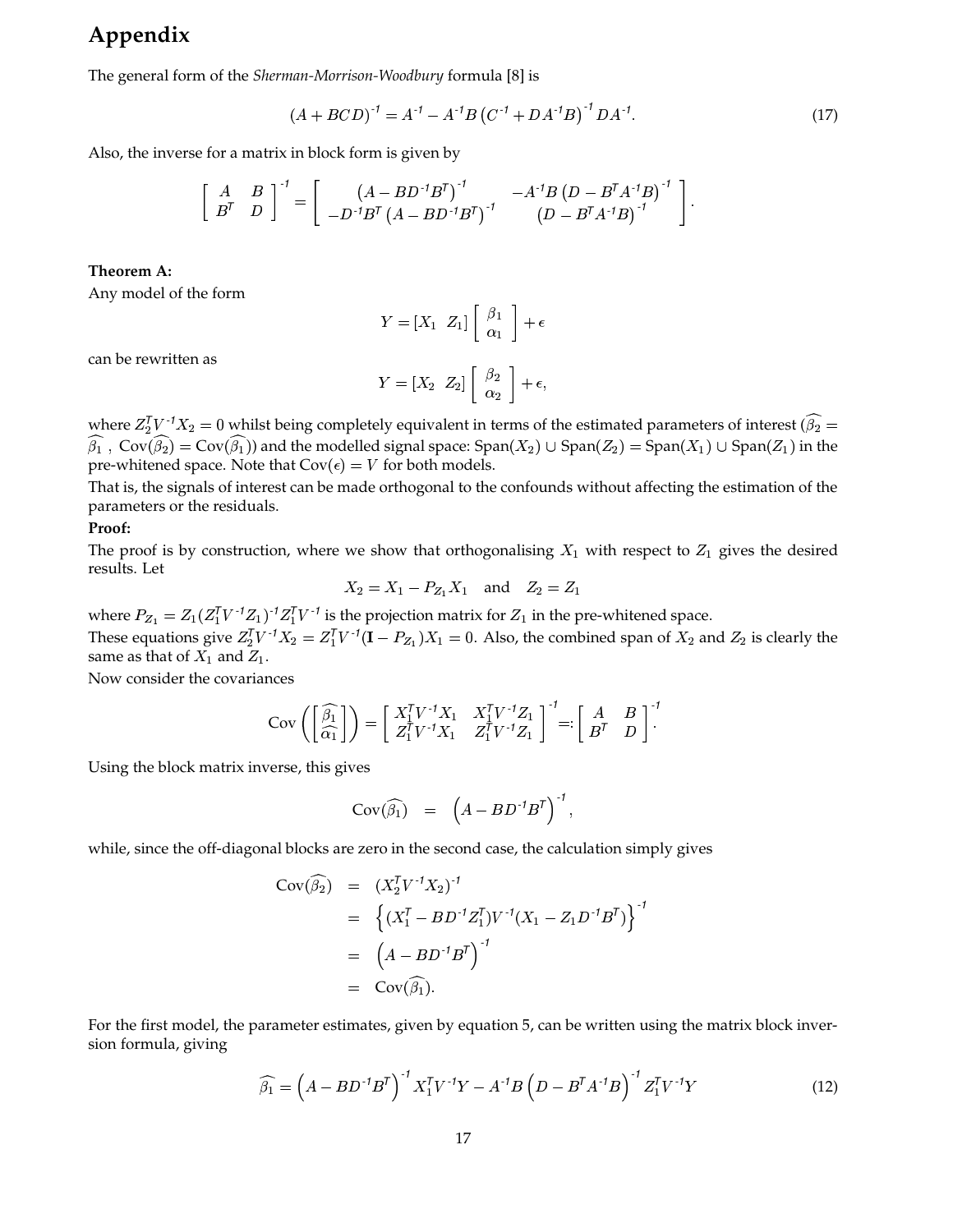while for the second model, the block diagonal form yields the familiar form

$$
\widehat{\beta}_2 = (X_2^T V^{-1} X_2)^{-1} X_2^T V^{-1} Y \n= \text{Cov}(\widehat{\beta}_2) (X_1^T V^{-1} - B D^{-1} Z_1^T V^{-1}) Y.
$$

Applying the *Sherman-Morrison-Woodbury* formula to the second term in equation 12 gives

$$
A^{-1}B(D - B^{T}A^{-1}B)^{-1} = A^{-1}(I + BD^{-1}B^{T}(A - BD^{-1}B^{T})^{-1})BD^{-1}
$$
  
=  $(A - BD^{-1}B^{T})^{-1}BD^{-1}$   
= Cov( $\widehat{\beta_1}$ )BD<sup>-1</sup>.

Substituting this into equation 12 gives

$$
\widehat{\beta_1} = \text{Cov}(\widehat{\beta_1}) \left( X_1^T V^{-1} Y - B D^{-1} Z_1^T V^{-1} Y \right) \n= \widehat{\beta_2} \qquad \qquad \Box
$$

#### **Theorem B:**

Given the standard GLM,  $Y = X\beta + \epsilon$ , and a set of linearly independent contrasts specified by  $C_1$  such that  $\widehat{b_1} = C_1^{\mathsf{T}}\widehat{\beta}$ , then an equivalent model without contrasts, but with confounds, exists in the form

$$
Y=[X_2 \ \ Z_2] \left[ \begin{array}{c} b \\ \alpha \end{array} \right] + \epsilon.
$$

That is,  $\hat{b} = C_1^T \hat{\beta}$ ,  $Cov(\hat{b}) = C_1^T Cov(\hat{\beta}) C_1$  and the modelled signal space: Span $(X_2) \cup Span(Z_2) = Span(X)$  in the pre-whitened space. Note that  $Cov(\epsilon) = V$  for both models.

#### **Proof:**

The proof is, again, by construction. Firstly, let  $C_2$  be a set of contrasts that when combined with  $C_1$  form a complete linearly independent set of contrasts. That is, the matrix  $C = [C_1 \quad C_2]$  will be full rank (and hence invertible). Then let

$$
X_2 = XQC_1F_1 \quad \text{and} \quad Z_2 = XQC_3F_3
$$

where

$$
Q = (X^T V^{-1} X)^{-1}, \quad F_1 = (C_1^T Q C_1)^{-1}, \quad C_3 = C_2 - P_{C_1} C_2, P_{C_1} = C_1 (C_1^T Q C_1)^{-1} C_1^T Q, \quad \text{and} \quad F_3 = (C_3^T Q C_3)^{-1}.
$$

From these definitions it is easy to see that  $C_1^T Q C_3 = 0$ , which represents an orthogonality condition. As before, it is straightforward to verify that the combined span of  $X_2$  and  $Z_2$  is equal to the span of X. Consequently,

$$
Z_2^T V^{-1} X_2 = F_3 C_3^T Q X^T V^{-1} X Q C_1 F_1 = F_3 C_3^T Q C_1 F_1 = 0.
$$

Therefore,  $Z_2$  and  $X_2$  are orthogonal as well.

The estimation equations for the model become

$$
Cov\left(\left[\begin{array}{c}\n\hat{b} \\
\hat{\alpha}\n\end{array}\right]\right) = \left[\begin{array}{cc} (X_2^T V^{-1} X_2)^{-1} & 0 \\
0 & (Z_2^T V^{-1} Z_2)^{-1}\n\end{array}\right],
$$
\n
$$
\left[\begin{array}{c}\n\hat{b} \\
\hat{\alpha}\n\end{array}\right] = \left[\begin{array}{cc} (X_2^T V^{-1} X_2)^{-1} X_2^T V^{-1} \\
(Z_2^T V^{-1} Z_2)^{-1} Z_2^T V^{-1}\n\end{array}\right] Y.
$$

Thus

$$
Cov(\hat{b}) = (F_1 C_1^T Q X^T V^{-1} X Q C_1 F_1)^{-1}
$$
  
= 
$$
(F_1 C_1^T Q C_1 F_1)^{-1}
$$
  
= 
$$
F_1^{-1} = C_1^T (X^T V^{-1} X)^{-1} C_1
$$
  
= 
$$
C_1^T Cov(\hat{\beta}) C_1
$$